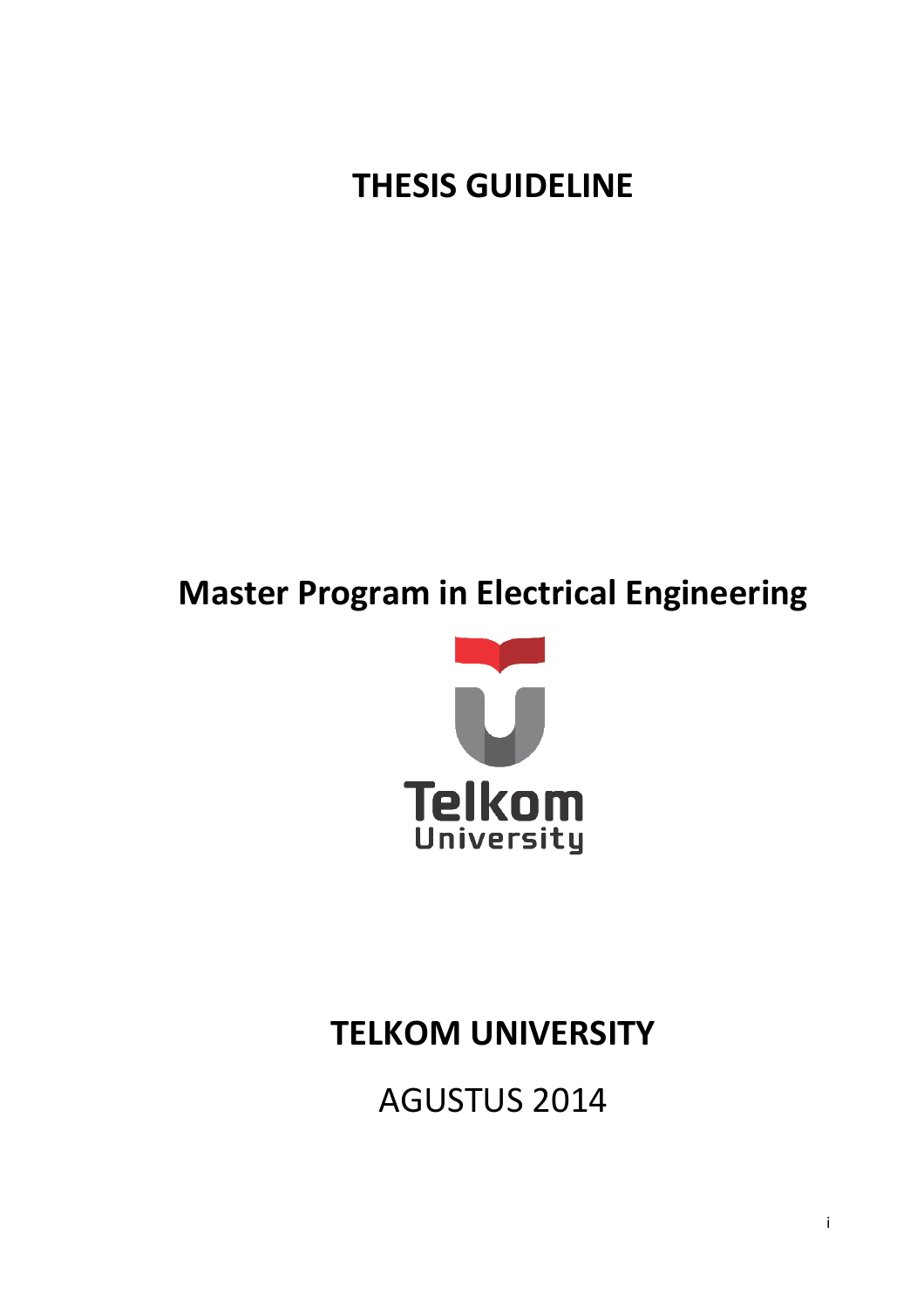# **1. THESIS CONTENT**

In thesis writing, the most difficult part to write is Chapter 1 (Introduction). As they say, the most difficult part of any endeavor is the starting point. This is because the first chapter is where you conceptualize your entire research. The whole research/thesis can be reflected in Chapter 1 including expected results or outcomes. For your guidelines, please read the following sample format of Chapter 1

# **CHAPTER 1: THE PROBLEM**

Chapter 1 should include the following, namely: 1) Rationale; 2) Theoretical Framework; 3) Conceptual Framework/Paradigm; 4) Statement of the problem; 5) Hypothesis (Optional); 6) Assumption (Optional); 7) Scope and Delimitation; 8) Importance of the study; 9) Definition of terms.

### **1.1 Rationale**

- a. Background of the study
- b. Describe the problem situation considering global, national and local forces.
- c. Justify the existence of the problem situation by citing statistical data and authoritative sources.
- d. Make a clinching statement that will relate the background to the proposed research problem.

### **1.2 Theoretical Framework**

Discuss the theories and/or concepts, which are useful in conceptualizing the research.

### **1.3 Conceptual Framework/Paradigm**

- 1. Identify and discuss the variables related to the problem.
- 2. Present a schematic diagram of the paradigm of the research and discuss the relationship of the elements/variables therein.

### **1.4** Statement of the Problem

- 1. The general problem must be reflective of the title.
- 2. It should be stated in such a way that it is not answerable by yes or no, not indicative of when and where. Rather, it should reflect between and among variables.
- 3. Each sub-problem should cover mutually exclusive dimensions (no overlapping).
- 4. The sub-problem should be arranged in logical order from actual to analytical following the flow in the research paradigm.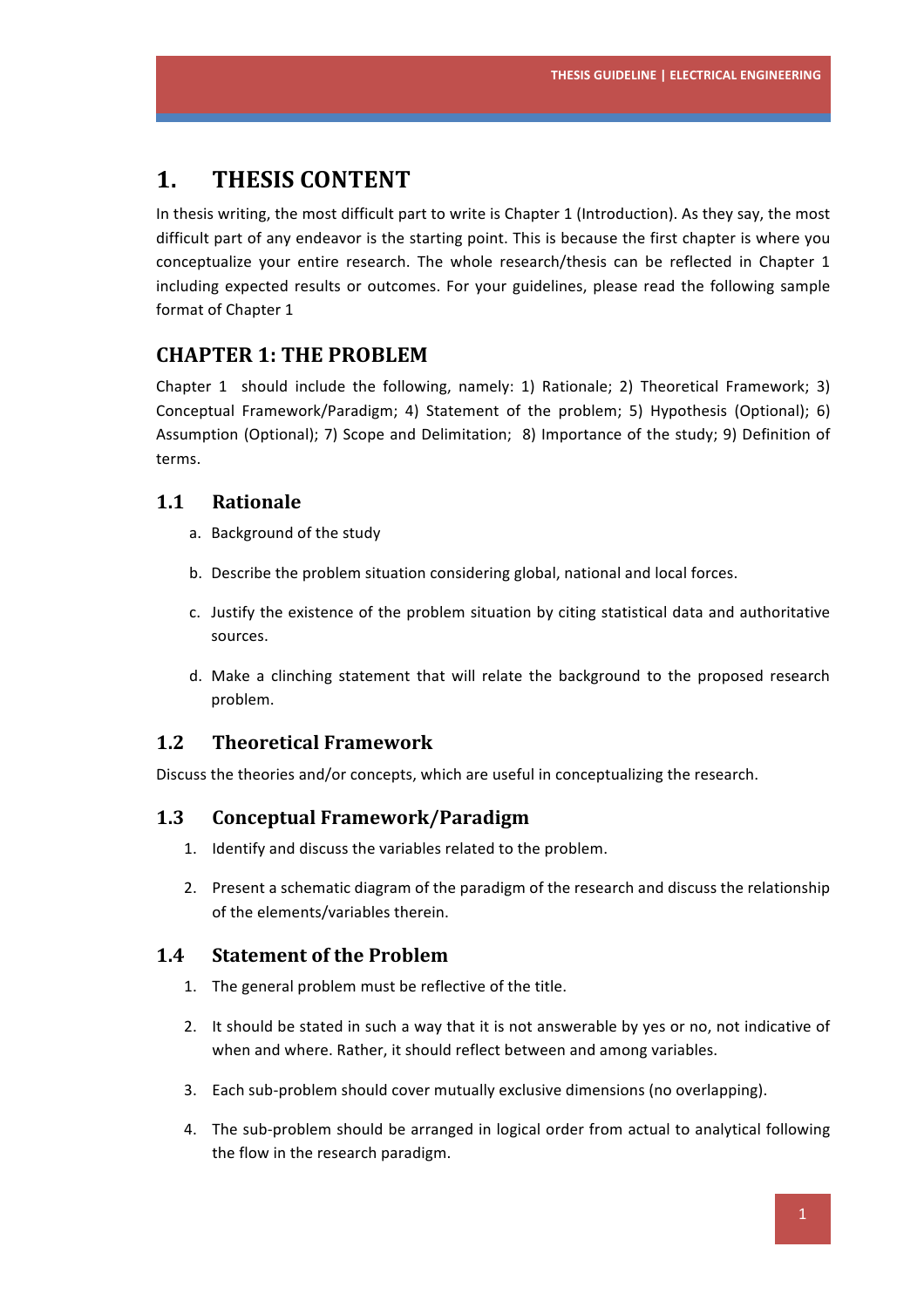### **1.5 Hypothesis**

- 2. A hypothesis should be measurable/ desirable. It expresses expected relationship between two or more variables. It is based on the theory and/or empirical evidence.
- 3. There are techniques available to measure or describe the variables. It is on a one to one correspondence with the specific problems of the study.
- 4. A hypothesis in statistical form has the following characteristics:
	- a. It is used when the test of significance of relationships and difference of measures are involved.
	- b. The level of significance if stated.

### **1.6 Assumption**

- 1. An assumption should be based on the general and specific problems.
- 2. It is stated in simple, brief, generally accepted statement.

### **1.7 Scope and Delimitation**

Indicate the principal variables, locale, timeframe, and justification.

### **1.8** Importance of the Study

- 1 It describes the contributions of the study as new knowledge, make findings more conclusive.
- 2 It cites the usefulness of the study to the specific groups.

### **CHAPTER 2: REVIEW OF LITERATURE AND STUDIES**

This chapter starts with a brief introductory paragraph concerning the researcher's exploration of related literature and studies on the research problem. It states the main coverage of said chapter, to wit: 1) Related Literature and 2) Related Studies.

- 1. It should be organized thematically to confirm to the specific problems;
- 2. It should synthesize evidence from all studies reviewed to get an overall understanding of the state of the knowledge in the problem area;
- 3. As much as possible, the reviewed should be limited within the **last ten years.**
- 4. A statement showing how the related materials had assisted the researchers in the present study should be the last part.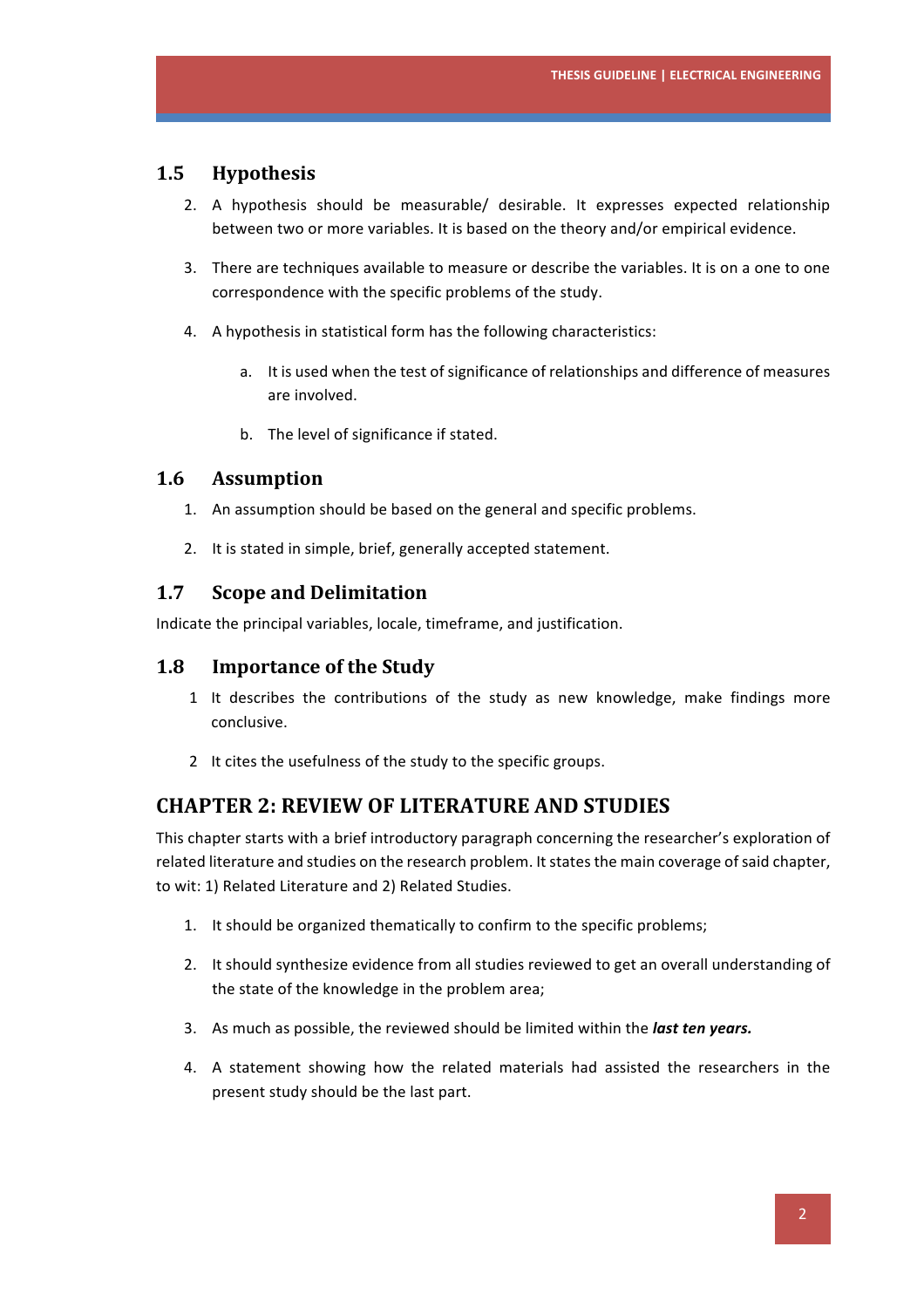### **CHAPTER 3: RESEARCH METHODOLOGY**

This chapter of a thesis commences a brief statement and enumerating the main topics that are to be covered in it; namely; 1) Research Design; 2) Sources of Data (Locale of the Study and Population/Sampling); 3) Instrumentation and Data Collection; and 4) Tools for Data Analysis.

### **3.1 Research Design**

The appropriate research design should be specified and described (including requirement, modelling of system/product/method development, detailed description of system/product/method design.

#### a. System/product/method Implementation

Describe the place where the study was conducted and the rationale behind its choice, the environment of the system (devicespecification, tools specification and language, which were used in the implementation)

#### **b. Experiment Scenario**

Describe the experiment scenario (including the objective, the procedure of the experiment and the variable which will be used in the experiment).

### **3.2 Population/Sampling**

Describe the population of interest and the sampling of subjects used in the study.

### **3.3 Instrumentation and Data Collection**

- Describe the instrument, what it will measure, how to interpret,
- Discuss how the validity and the reliability will be established. Specify the level of reliability (probability).
- Give details of instruction given to assistants if persons other than the researcher gather data.
- State qualifications of informants if used in the study.

### **3.4 Tools for Data Analysis**

- Determine and justify the statistical treatment for each sub-problem
- Determine and justify the scales of values used and the descriptive equivalent ratings, if any.

Writing Chapter 3 of a thesis requires the assistance of a statistician (in most cases). This is because it is in this chapter that the thesis writer is usually required to indicate what statistical tools he intends to use in data analysis. Here is the basic format of Chapter 3.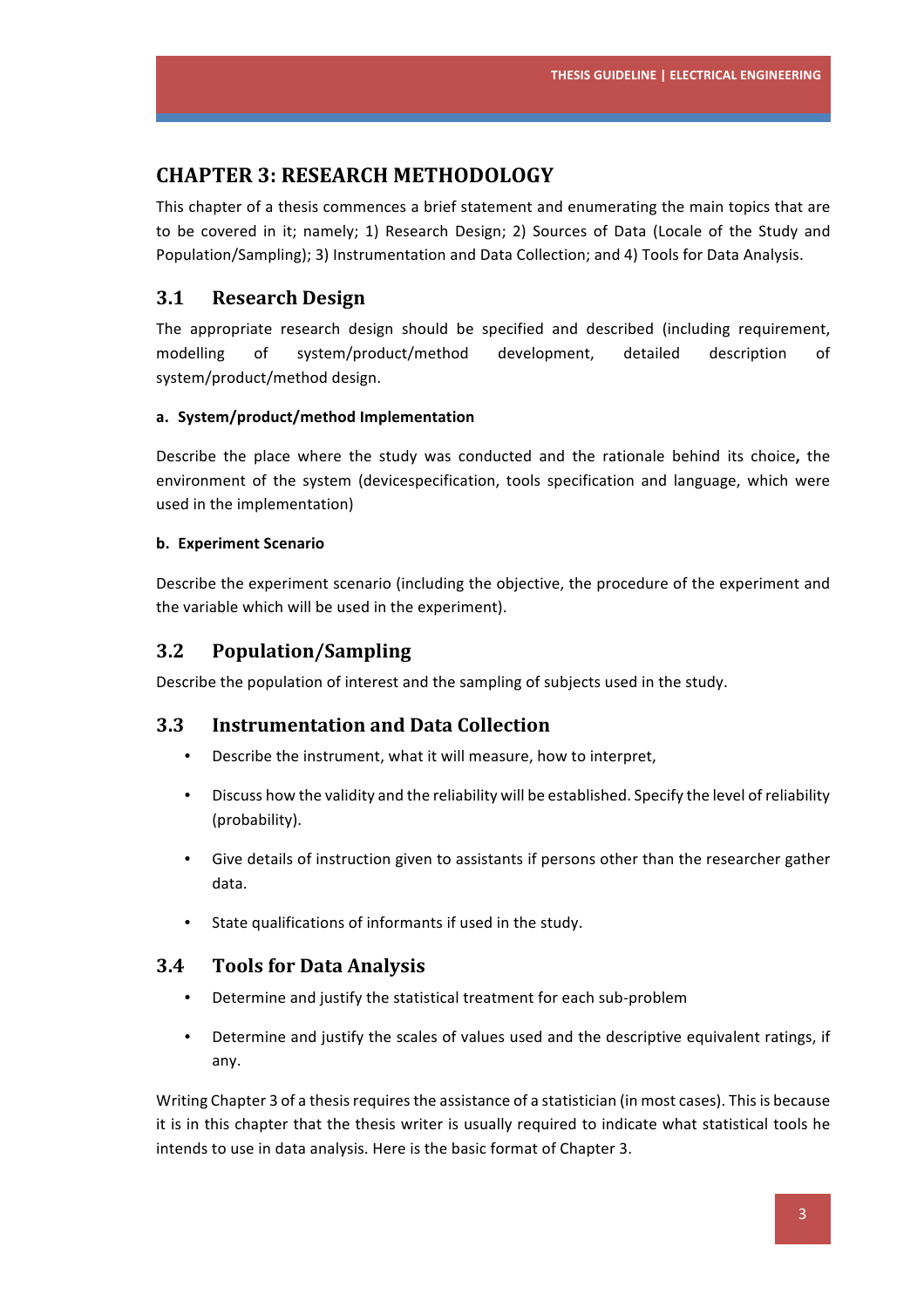# **CHAPTER 4: DATA PRESENTATION AND ANALYSIS**

In thesis writing, the most difficult part to defend is Chater 4 because it is in this section where you will present the results of the whole study. Here is a sample thesis format.

### **4.1 Presentation of Data**

- Present the findings of the study in the order of the specific problem as stated in the statement of the Problem.
- Present the data in these forms:
- Tabular
- Textual
- Graphical (optional)

The ZOOM LENS approach may be used for purposes of clarity in the presentation of data, i.e. general to particular, macro to micro or vice versa.

### **4.2 Analysis of the Data**

Data may be analyzed quantitatively or qualitatively depending on the level of measurement and the number of dimensions and variables of the study.

Analyze in depth to give meaning to the data presented in the data presented in the table. Avoid table reading.

State statistical descriptions in declarative sentences, e.g. in the studies involving:

### **a. Correlation**

- State level of correlation
- State whether positive or negative
- Indicate the level of significance
- Make a decision

### **b. Differences of Measures**

- State the obtained statistical results
- Indicate the level of significance of the difference
- Make a decision
- **c. Interpretation of Data**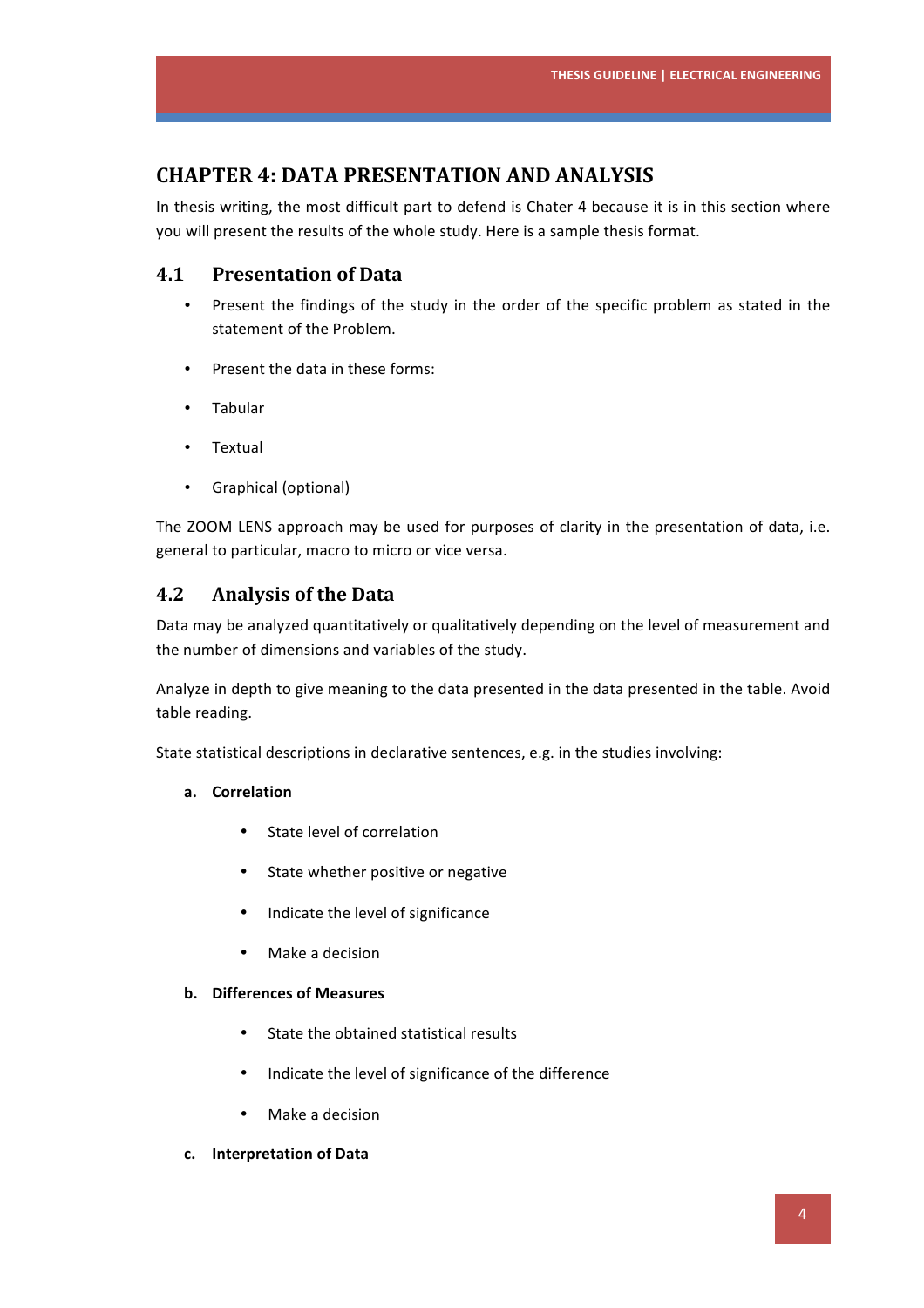- Establish interconnection between and among data
- Check for indicators whether hypothesis/es is/are supported or not by findings.
- Link the present findings with the previous literature.
- Use parallel observations with contemporary events to give credence presented in the introduction.
- Draw out implications.

In thesis writing, the Chapter is simply a summary of what the researcher had done all throughout the whole research.

### **4.3 Summary of Findings**

- a. This describes the problem, research design, and the findings (answer to the questions raised). The recommended format is the paragraph form instead of the enumeration form.
- b. For each of the problems, present:
	- The salient findings,
	- The results of the hypothesis tested

# **CHAPTER 5: CONCLUSIONS AND RECOMMENDATIONS (FUTURE WORKS)**

### **5.1 Conclusions**

- These are brief, generalized statements in answer to the general and each of the specific sub-problems.
- These contain generalized in relation to the population. These are general inferences applicable to a wider and similar population.
- Flexibility is considered in making of conclusions. It is not a must to state conclusions on a one-to-one correspondence with the problems and the findings as all variables can be subsume in one paragraph.
- Conclusions may be used as generalizations from a micro to a macro-level or vice versa (ZOOM LENS approach).

### **5.2 Recommendations**

- They should be based on the findings and conclusion of the study.
- Recommendations may be specific or general or both. They may include suggestions for further studies.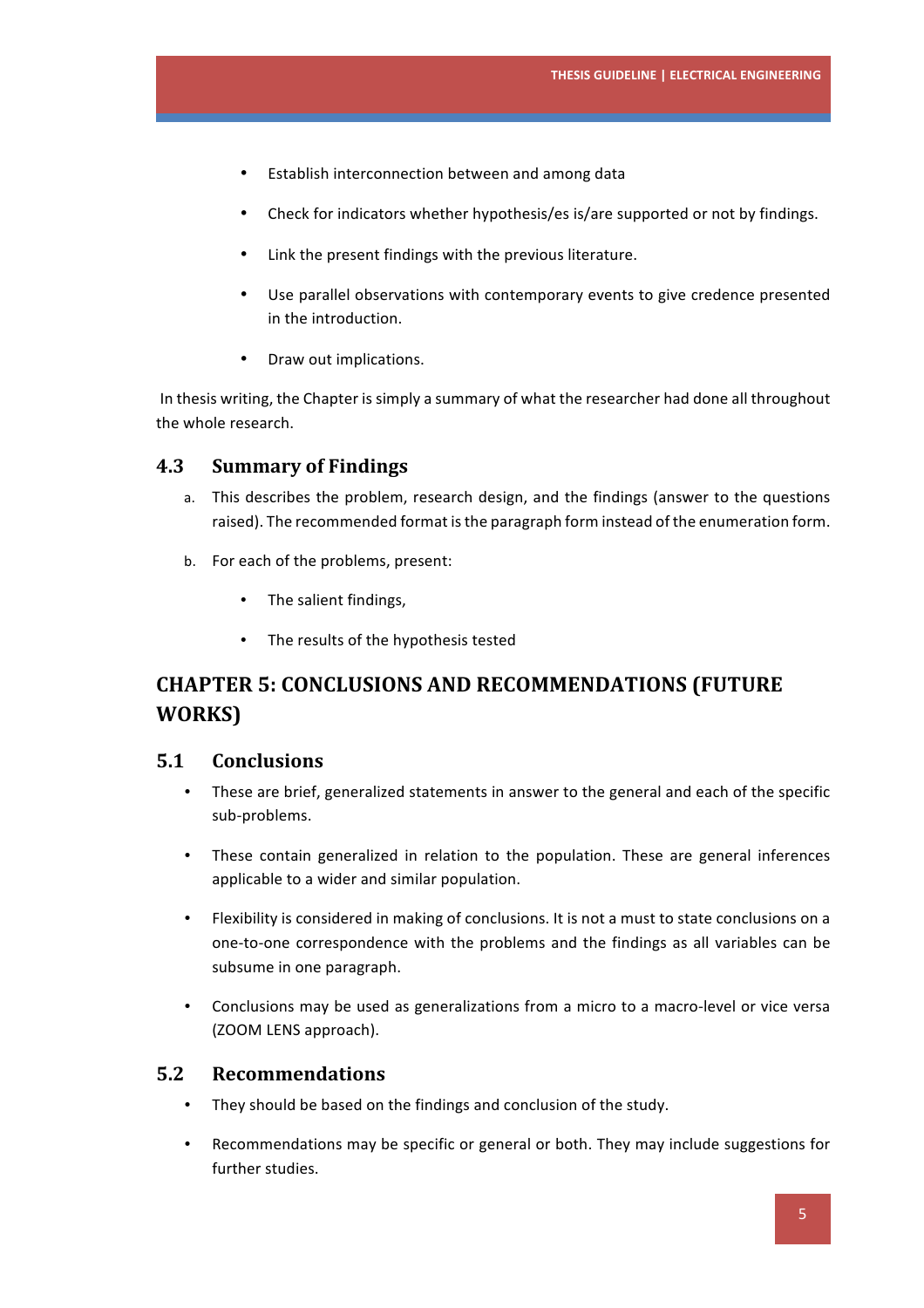- They should be in non-technical language.
- They should be feasible, workable, flexible, doable, adaptable.
- An action plan is optional.

Other parts of a thesis usually include the bibliography, appendix or appendices, and curriculum vitae. Writing them is much easier than Chapters 1-5 because these are simple annotations and/or citations of references.

The following is a sample format of these parts and how to write them:

### **OTHER PARTS**

#### **BIBLIOGRAPHY**

It should include all materials used and reviewed by the researcher arranged according to type, e.g. books, periodicals, unpublished materials, etc. (IEEE Bibliography format is suggested)

#### **APPENDIX**

It may contain the following:

- 1. Letters and other forms of communication
- 2. Instruments used
- 3. Sample computations
- 4. Additional tables and figures

Note: The thesis writer is advised to consult his/her head of study program or school dean for institutional policies on the format of the thesis.

# **2.** Format and Appearance

### **2.1 Paper and Duplication**

To insure durability, permanency, and opacity, all copies must be on good quality white bond paper, of at least 75 g, with size 21 by 29.7 cm (A4). Only single-sided copies will be accepted.

Photocopies must be made from the original, and all pages must have high contrast with consistently dark print throughout the thesis.

The print must be permanent; it must not smudge.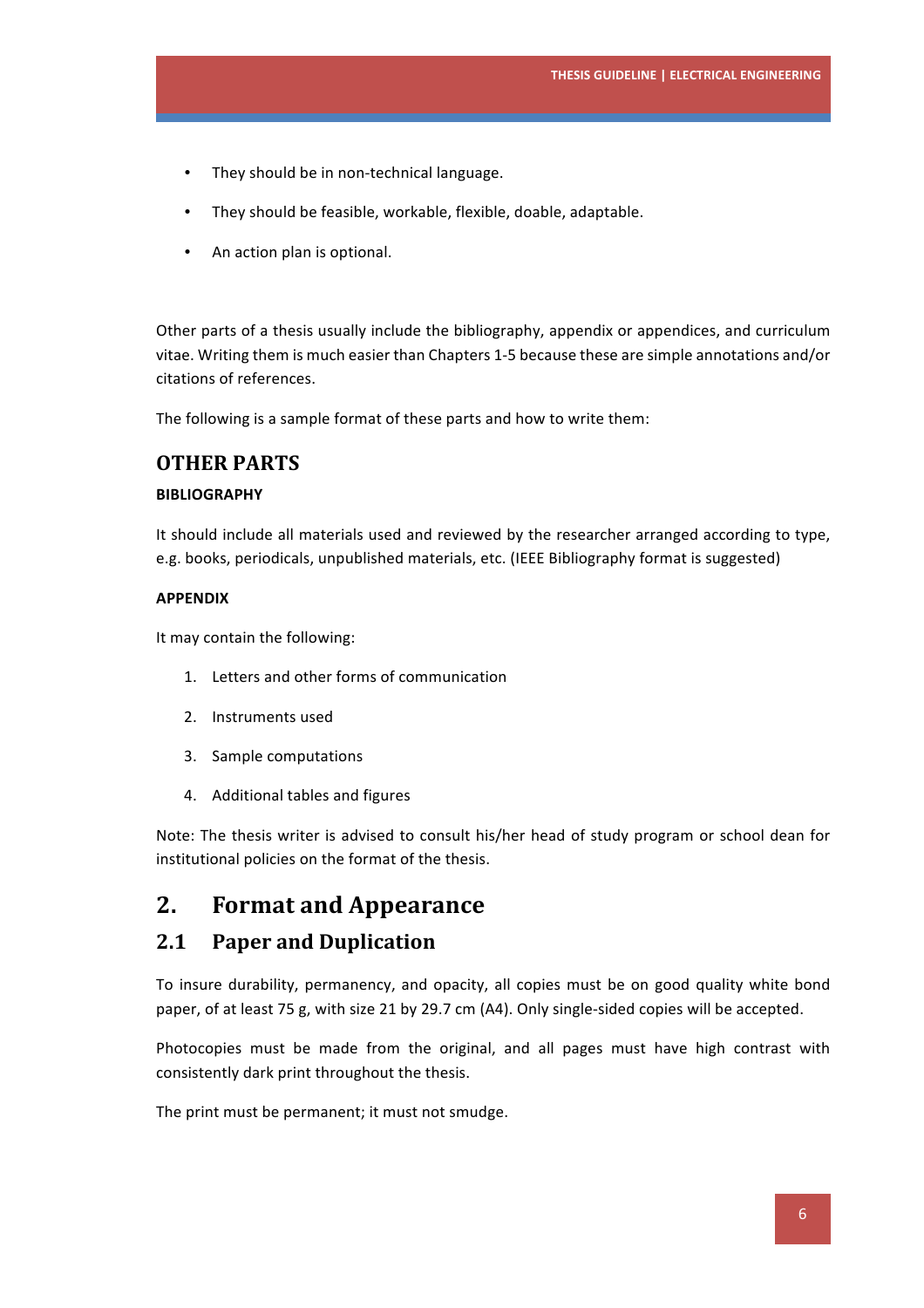All pages must be copied onto acceptable paper, as described above. Inferior copies and copies not made on approved paper will not be accepted. It is recommended that you work with a reputable copying firm or bindery when having your thesis reproduced.

# **2.2 Type**

The type size should be 11-point. Times New Roman font is acceptable. The typeface and size must be consistent throughout the thesis. Bold face letters and symbols, and italics may be used for special emphasis and foreign words.

In the body of the thesis, different sizes may be used to set chapter titles, section headings, footnotes, endnotes, examples, quotations, tables, and charts from the rest of the text, as long as they are easily readable. Laser and ink-jet prints are preferred.

No ink corrections, strikeovers, correction fluid or tape, paste-ups, insertions between lines, and letraset are permitted on the final bound copies. If you must make corrections, do them on the original manuscript before it is copied (but not by ink corrections and strikeovers which are never allowed). All print must be in permanent black ink and must appear on only one side of each page.

### 2.3 **Spacing**

The general text of the manuscript must use 1.5 spacing although tables, long quotations, footnotes, endnotes, bibliographies, and captions may be single-spaced.

### **2.4 Margins**

The left margin (binding side) must be at least 4 cm wide to allow for binding; the other three *margins must be at least 2.5 cm wide. However, in preliminary pages, the first pages of chapters* of the text and the first pages of references and appendices pages, the top margin must be at least 5 cm. The margins are depicted in the following figure.



The first pages of each chapter, references, and appendices

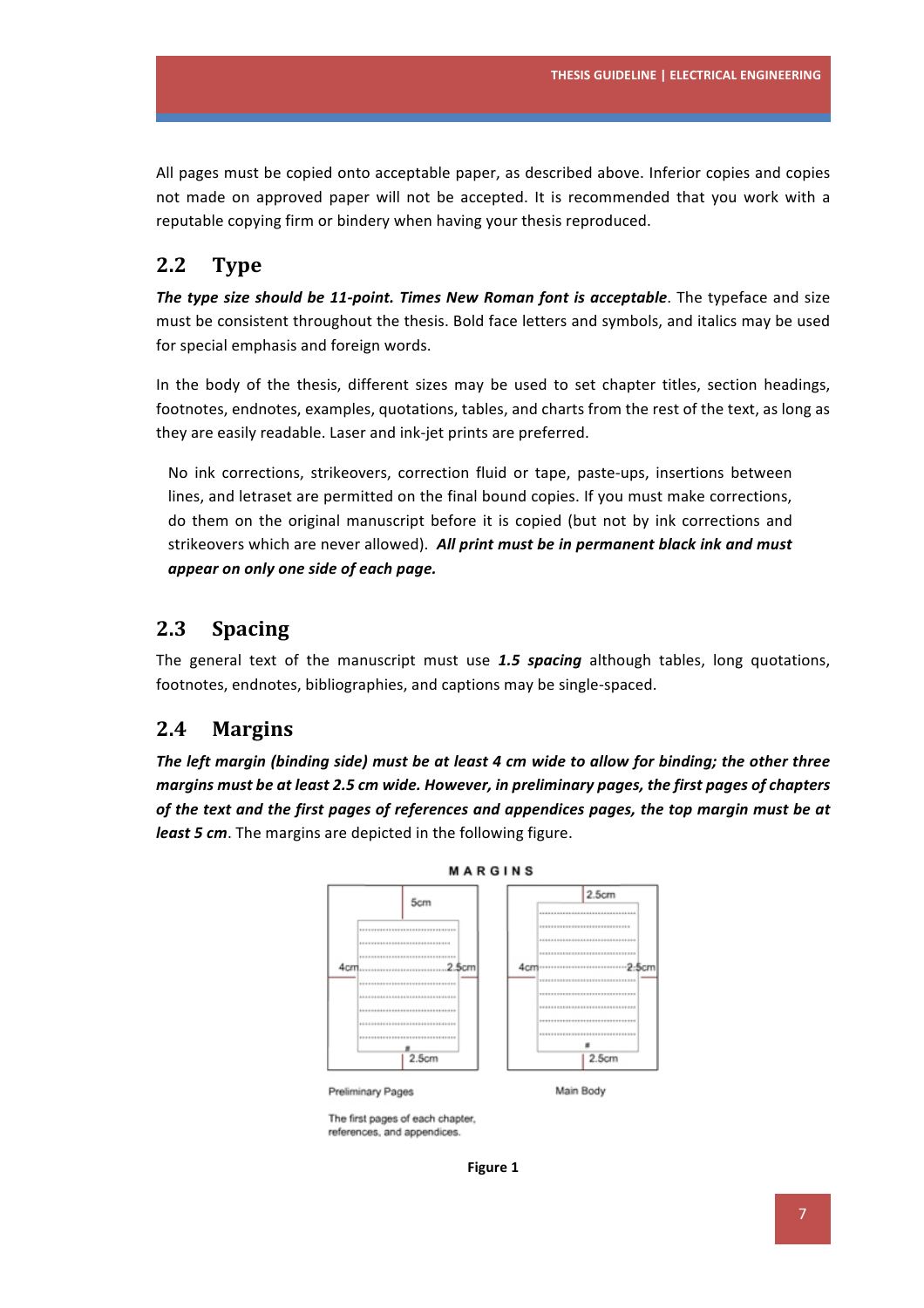Narrower margins are not acceptable.

Absolutely nothing should appear in the margins. This means that *all headings, page numbers,* text, tables, illustrations, etc., must be contained completely within the area bounded by the *margins.* 

If right justification is used without hyphenation, right-justified text containing long technical and scientific words may result in unsightly white spaces between words, which are not acceptable.

## 2.5 **Centering**

All materials must be centered between the text margins rather than between paper edges. After the manuscript is bound, centered material will appear to be centered on the page.

In paragraphs, two types of formatting can be used. If spacing between paragraphs is used, then *there is no need for indentation. If indentation is used, then no spacing must be used between paragraphs* 

# **2.6 Word and Text Divisions**

Words must be divided correctly at the end of a line and may not be divided from one page to the next. Use a standard dictionary to determine word division. At least two lines of a paragraph must appear together at the top and bottom of every page. A subheading must be followed by at least two lines of a paragraph.

## **2.7 Pagination**

All page numbers of the thesis must appear in the same location on the page. You have three choices for this location: the upper right-hand corner, bottom right-hand corner or bottom center of the page. In any case, *page numbers must be at least two single spaces above or below the* nearest line of text, but within the margin boundaries as stated above. All page numbers must be in the same font and size. The page number of main body pages, must be in the same location.

The following pagination plan should be used:

a) For the preliminary pages, use small Roman numerals (i, ii, iii, iv, etc.). The Title page and the Approval page do not have numbers but count as pages i and ii, respectively. Actual page numbering begins with iii on the Self Declaration Against Plagiarism page.

b) Use Arabic numerals beginning with "1" on the first page of the text and continue *throughout the rest of the thesis, including bibliography, appendices, and CV. All pages must* be numbered consecutively, including pages containing chapter pages, illustrations, such as tables, figures, plates, and photographs.

## 2.8 **Binding**

All *master's theses* are to be bound in *dark blue* cloth. A bound copy of the thesis should measure 21.5 by 28.5 cm.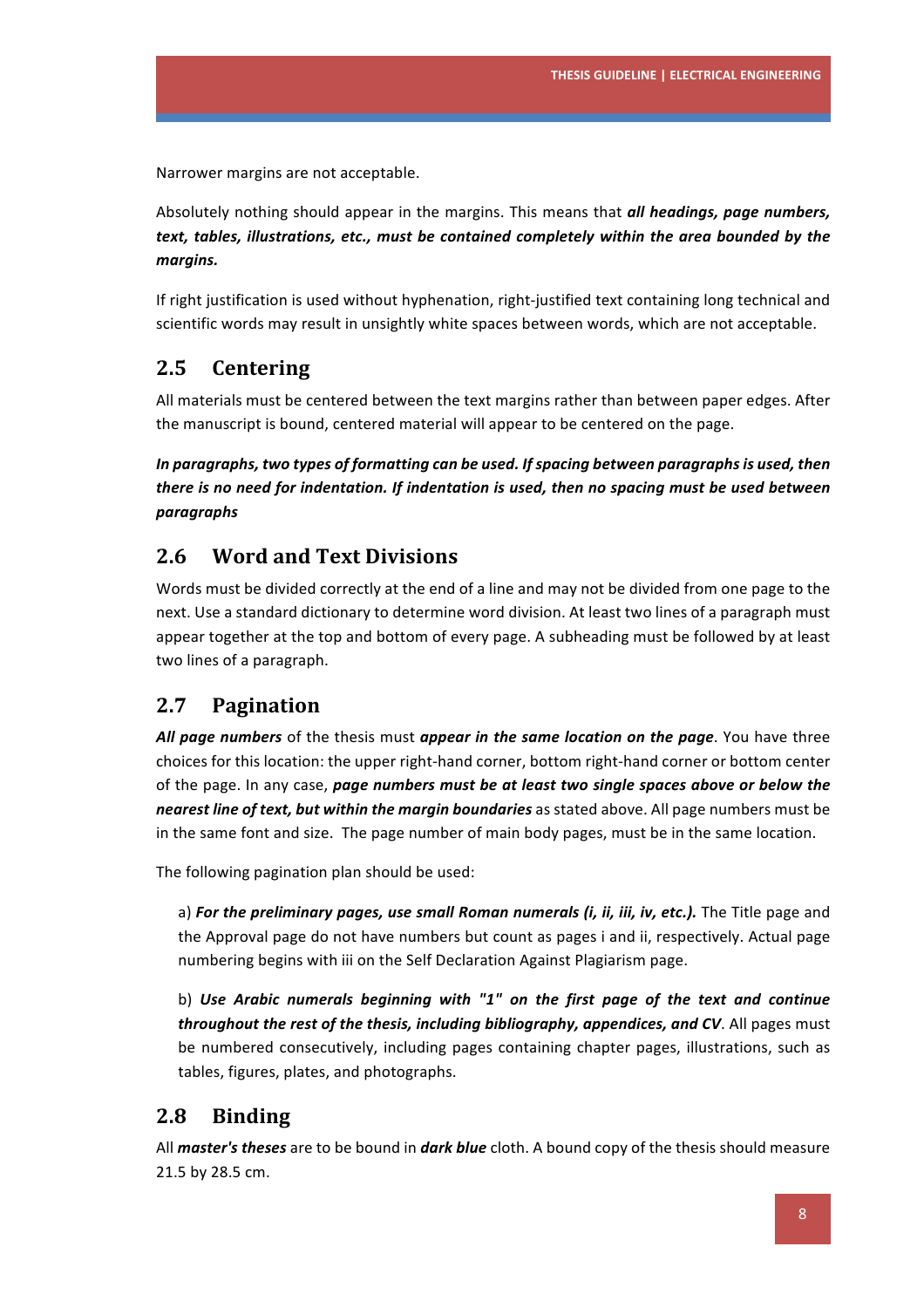Two general rules of thumb should govern the presentation of any thesis: keep the format as simple as possible, and be consistent with the format throughout the thesis.

Every thesis has three main parts or divisions: the preliminary pages the text, and the reference matter (See Figure 2). You must follow the order of pages shown in the figure. *Required sections are marked with asterisk.*





# **3 Specific Guidelines for the Parts of the Thesis**

### **3.1 Preliminary Pages**

### **3.1.1 Title Page**

The title must be single-spaced, in all capital letters, and should begin at 5 cm from the top of *the page*. The information retrieval systems consulted by many scholars to locate theses and relating to their own work use the key words in the title. Consequently, the title must not contain chemical or mathematical formulas, symbols, superscripts, subscripts, Greek letters, or other nonstandard abbreviations and characters; words must be substituted.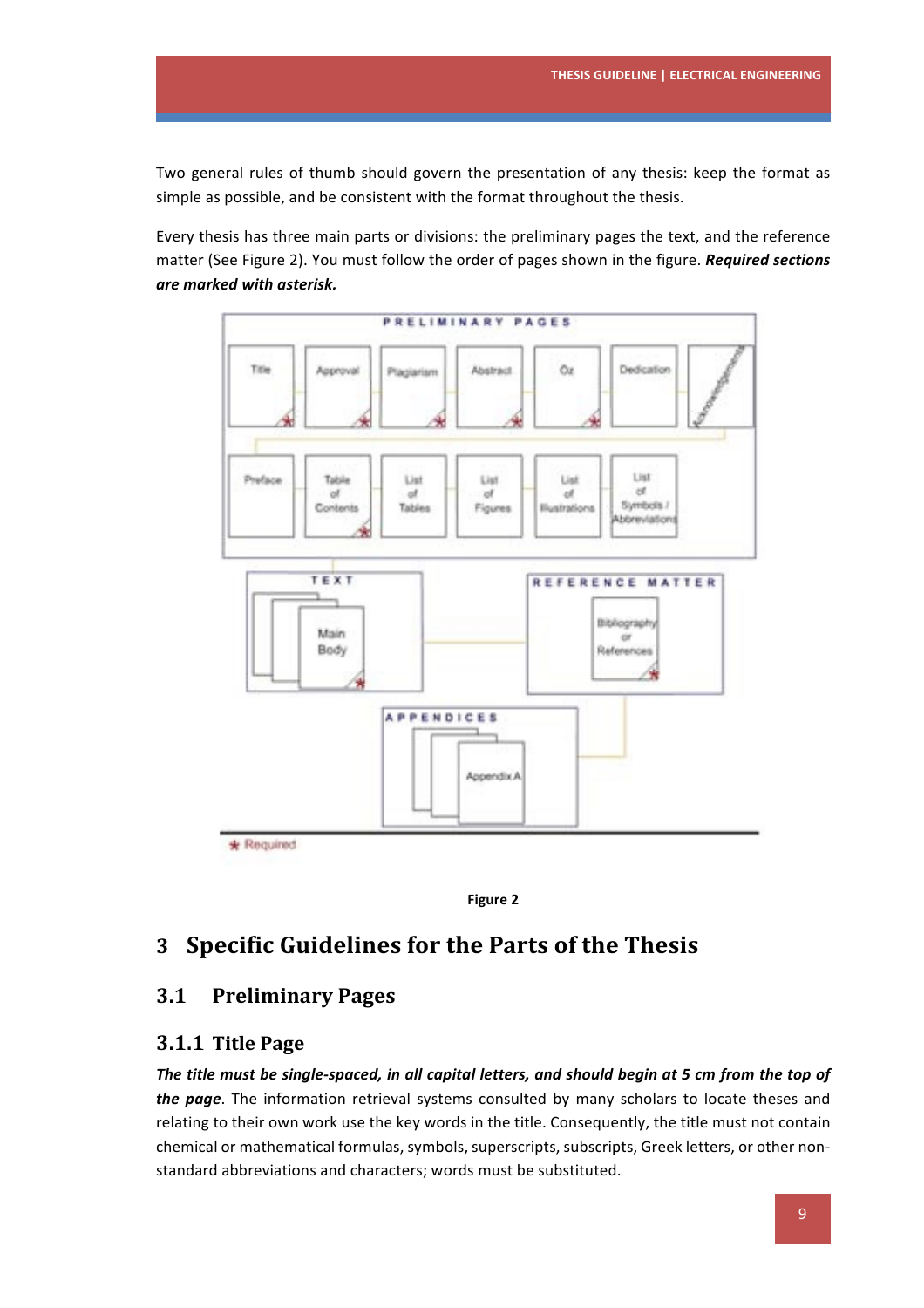**See APPENDIX A** to obtain a sample title page

### **3.1.2 Approval Page**

An example of Approval page should be looked like in Committee Members should be listed as

- 1. chairperson of the jury
- 2. the second name belongs to supervisor,
- 3. the third name belongs to co-supervisor if exists
- 4. the rest is in alphabetical order of first name

In addition, the affiliations of the committee members should be given. It is strongly recommended that the approval page of the thesis be signed in **blue ink**.

**See APPENDIX B** to obtain a sample approval page

### **3.1.3 Self Declaration Against Plagiarism Page**

This page includes the statement signed by the author about plagiarism. The bold font face should be used on this page. Actual page numbering starts with "iii" on this page.

**See APPENDIX C** to obtain a sample Self Declaration Against Plagiarism page

### **3.1.4 Abstract**

The abstract gives a succinct account of the thesis, including a statement of the problem, procedure and methods, results, and conclusions. It *must not exceed 250 words*, must not include diagrams, and should not include mathematical formulas unless essential.

The heading ABSTRACT appears without punctuation, centered between the text margins, 5 cm from the top of the page. The title of the thesis in all capital

letters begins centered at least two spaces below the heading. Equal 3 single spaces should be leaved as shown in the Figure 6. If abstract takes more than one page, at least 2,5 cm margin should be leaved for the top margin of the other page.

*Maximum five keywords* must be written at the end of the abstract.

**See APPENDIX D** to obtain a sample abstract page.

### **3.1.5** Dedication, Acknowledgements, and Preface

If included, each of these items must appear on a separate page. A heading for the dedication is not required, but it must have a page number. If used, the dedication must be brief and centered on the page. A sample Dedication is provided in **Appendix E.**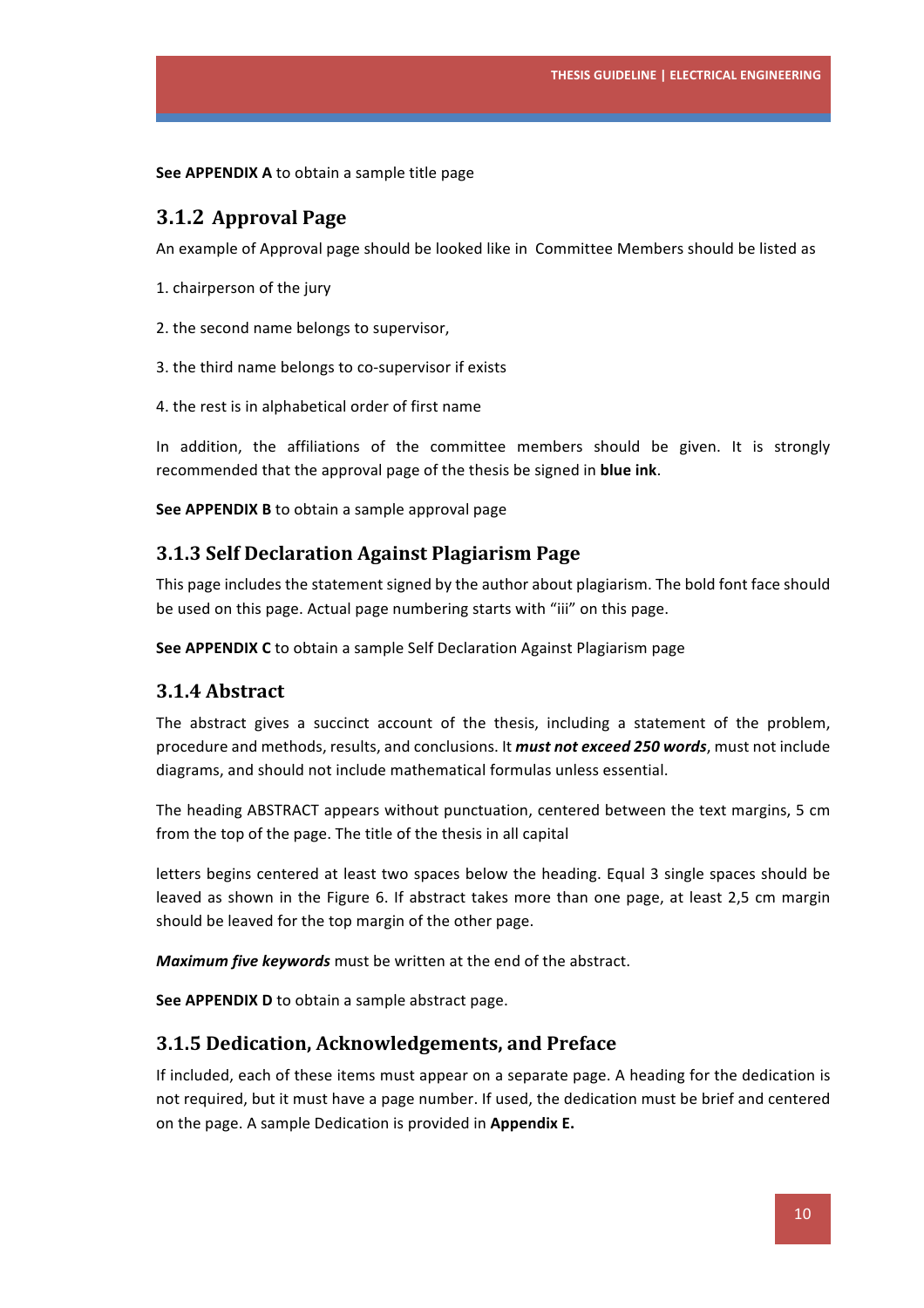Like the dedication, acknowledgments and preface are optional. They must have headings and should use the same spacing as the text (i.e. 1,5 spacing). The heading ACKNOWLEDGMENTS or PREFACE appears centered between the text margins without punctuation 5 cm from the top of the page; text begins at least three spaces below the heading as can be seen in Figure 7. If ACKNOWLEDGEMENTS takes more than one page, at least 2,5 cm margin should be leaved for the top margin for the other pages.

### **3.1.7 Table of Contents**

The table of contents must list the title of each chapter and its parts and sections, references or bibliography, appendices, and vita (if applicable). The wording used for all entries in the table of contents must match exactly with what is used in the text. Each entry must have leader dots which connect it to its corresponding page number.

The heading TABLE OF CONTENTS appears without punctuation centered between the text margins 5 cm from the top of the page. The listing of actual contents begins at the left margin at least three spaces below the heading as can be seen in Appendix H. If TABLE OF CONTENTS takes more than one page, at least 2,5 cm margin should be leaved for the top margin for the other pages. 

**See APPENDIX G** to obtain a sample table of contents page.

### **3.1.8 List of Tables, List of Figures or List of Illustrations**

A list of tables or list of figures may be included for the convenience of the reader. If included, first LIST OF TABLES than LIST OF FIGURES will immediately follow the table of contents on a new page.

The heading LIST OF TABLES or LIST OF FIGURES appears centered between the text margins without punctuation 5 cm from the top of the page; the listing begins at the left margin at least three spaces below the heading.

Each entry should have the same number and the same caption or title used in the text, although a long caption may be abbreviated to the extent of using only the first full sentence.

As in the table of contents, each entry must have leader dots, which connect it to its page number.

No reference should be used for the tables of figures in this section.

**See APPENDIX H** to obtain a sample list of tables page.

**See APPENDIX I** to obtain a sample list of figures page.

### **3.1.9 List of Symbols and/or Abbreviations**

If included, you should follow a format consistent with acceptable practice in your discipline.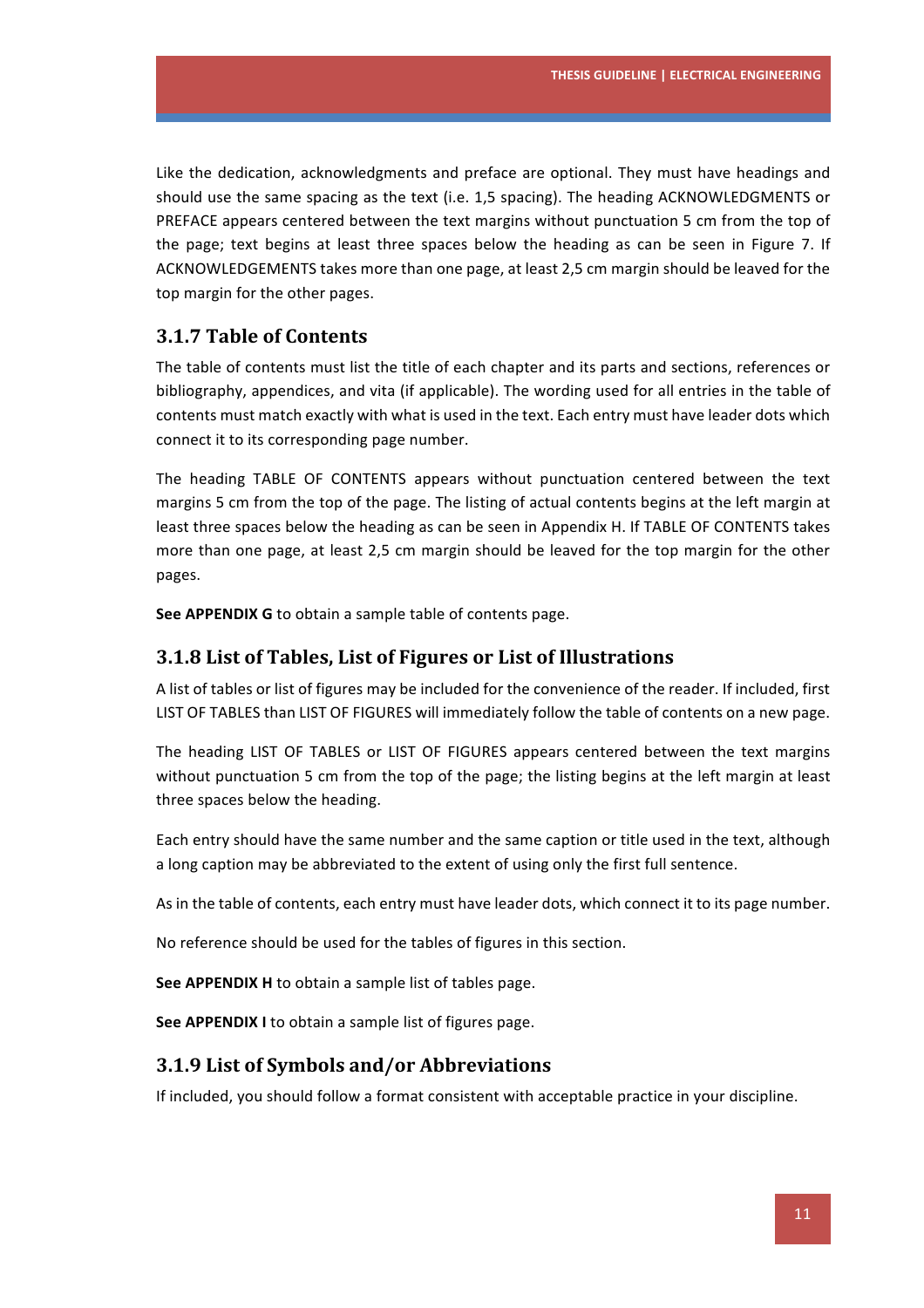### **3.2 The Text**

The text, or the body of a thesis, is divided into multiple chapters to help the reader in understanding the subject matter. Although the detailed organization of the text varies among academic disciplines, the formatting of the text must be consistent throughout. All headings and subheadings should be presented in the same way in each chapter, in terms of capitalization, placement on the page and kind of type used. No headers, giving the titles of chapters or other sections, are allowed at the top of the pages.

Chapters are numbered consecutively in Arabic or Roman numerals and capital letters (CHAPTER 1, CHAPTER 2, etc., or CHAPTER I, CHAPTER II, etc.). In addition to general titles like INTRODUCTION, the chapters need substantially descriptive titles as well.

Only chapters should begin with a new page. Within a chapter, the presentation of subsections must be continuous; partially filled pages of text are acceptable only on non-textual pages, such as those presenting tables and illustrations. Subsection numbering must not go beyond three *levels* (e.g. 1.2.3 Subsection Title) unless absolutely necessary.

The heading CHAPTER 1 in all capitals is centered between the text margins 5 cm from the top of the page; the title goes two spaces below. The text begins at least three spaces below as can be seen in Figure 9.

In many cases, the main body of the thesis will include certain materials other than ordinary text, such as illustrations, formulas, quotations, footnotes, and endnotes. In such cases, the following guidelines should be observed.

### **3.2.1 Illustrative Material**

Illustrations include drawings, charts, figures, tables, diagrams, plates and photographs. These may be inserted wherever the author feels appropriate, but as a general rule, should appear as near as possible to the part of the text relating them.

### Table numbers and captions are placed one space above the top line of the illustration; figure *numbers and captions are placed one space below the last line or bottom of the illustration.*

Illustrations of any kind must be numbered consecutively. This includes appendices, if you have them. You may follow a straight sequence  $(1, 2, 3, \text{etc.})$  or preferably use a decimal approach  $(1.1, 1)$ 1.2, 1.3,.., A.1, A.2, where the first digit is the chapter or appendix number, and the digit after the decimal point is the illustration number).

Illustrations may run longer than one page. In such cases all subsequent pages of the illustration must include at least the illustration number and the notation that it is continued, e.g., "Table 1 (cont.)" or "Table 1 (continued)."

All headings and captions must be prepared either in the same typeface and point size used for the text, or in the same typeface and point size as every other heading and caption. Choose a point size that can be read easily, especially for tables.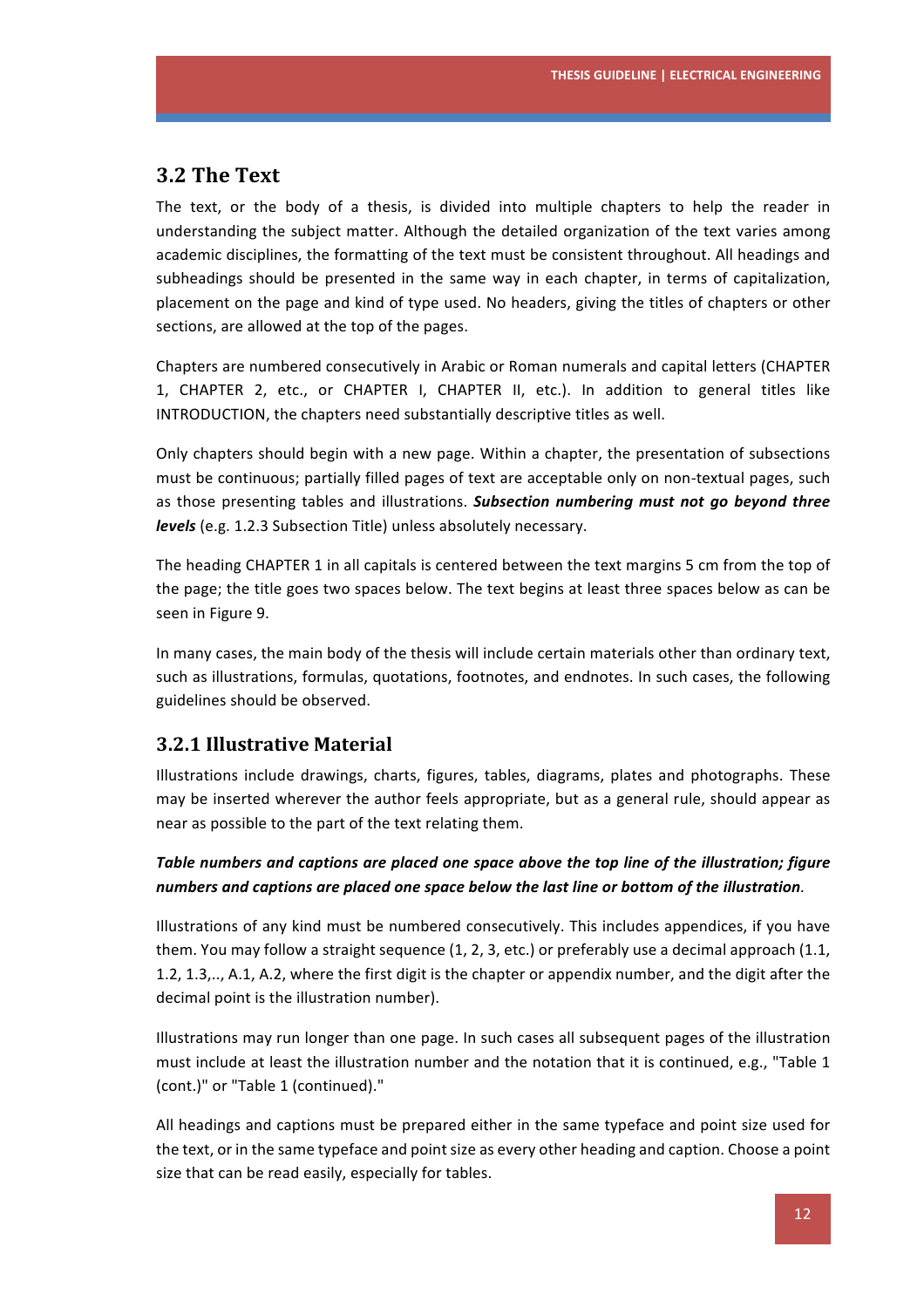Illustrations of one-half page or less in length may appear on the same page with the text, separated from the text above and below by triple spacing; illustrations longer than one-half page are better placed on a separate sheet.

Illustrations that are too large to be placed sideways between the left- and right-hand margins should be rotated counterclockwise 90 degrees so that the top of the illustration runs parallel to the left-hand margin of the page. The caption or legend for such an illustration must also be rotated. When illustrations are presented in this manner, the usual margin requirements remain in effect, and *page numbers should appear in their normal place*.

Color may be used in figures and photographs only with prior permission from the Graduate School. Photographic illustrations must be originals or well-done photographic copies of the originals. Standard photocopies of photographs are not acceptable. Wherever required, mounting of illustrations should be done with a technique that ensures durable and good quality result (e.g., dry mounting). With dry mounting, the paper to which photographs are attached will not curl.

Other methods, such as library paste, rubber cement, spray mounting, or tape, are not acceptable: such mounting techniques are not permanent, and the adhesives used will eventually destroy both the paper and the photograph. If audio-visual material (e.g., videotape, cassette, etc.) is needed to accompany and supplement the text, it should be adequately described within the continuity of the text. Such material will be submitted only with the Departmental copy. Stored information in the form of computer discs will be submitted only with the Departmental copy.

Computer print-outs must conform to the margin specifications, must be dark and legible with high black and white contrast, and must be copied on thesis-quality paper.

Authors may treat oversized materials in one of the following three ways:

• Captions may be placed on a separate page, facing the illustration. Consequently, it is the right margin of a facing page, not the left, that must be at least 4 cm for binding purposes. If an oversized illustration is rotated and the caption appears on a facing page, the caption must also be rotated.

• An illustration may be photo-reduced, but its page number and caption must be the same size and typeface as in the rest of the illustrations.

• An illustration may be folded and inserted in either of the following ways:

o Fold the illustration and insert it in a white or manila envelope no larger than 16.5 by 24 cm, which may be mounted on paper of the proper weight for inclusion in the thesis. Each page enclosed in the envelope must be included in the pagination of the thesis; the page on which the envelope is mounted should have a single page number or inclusive page numbers, as needed, or,

o Fold the illustration and mount it on 21 by 29.7 cm sheet.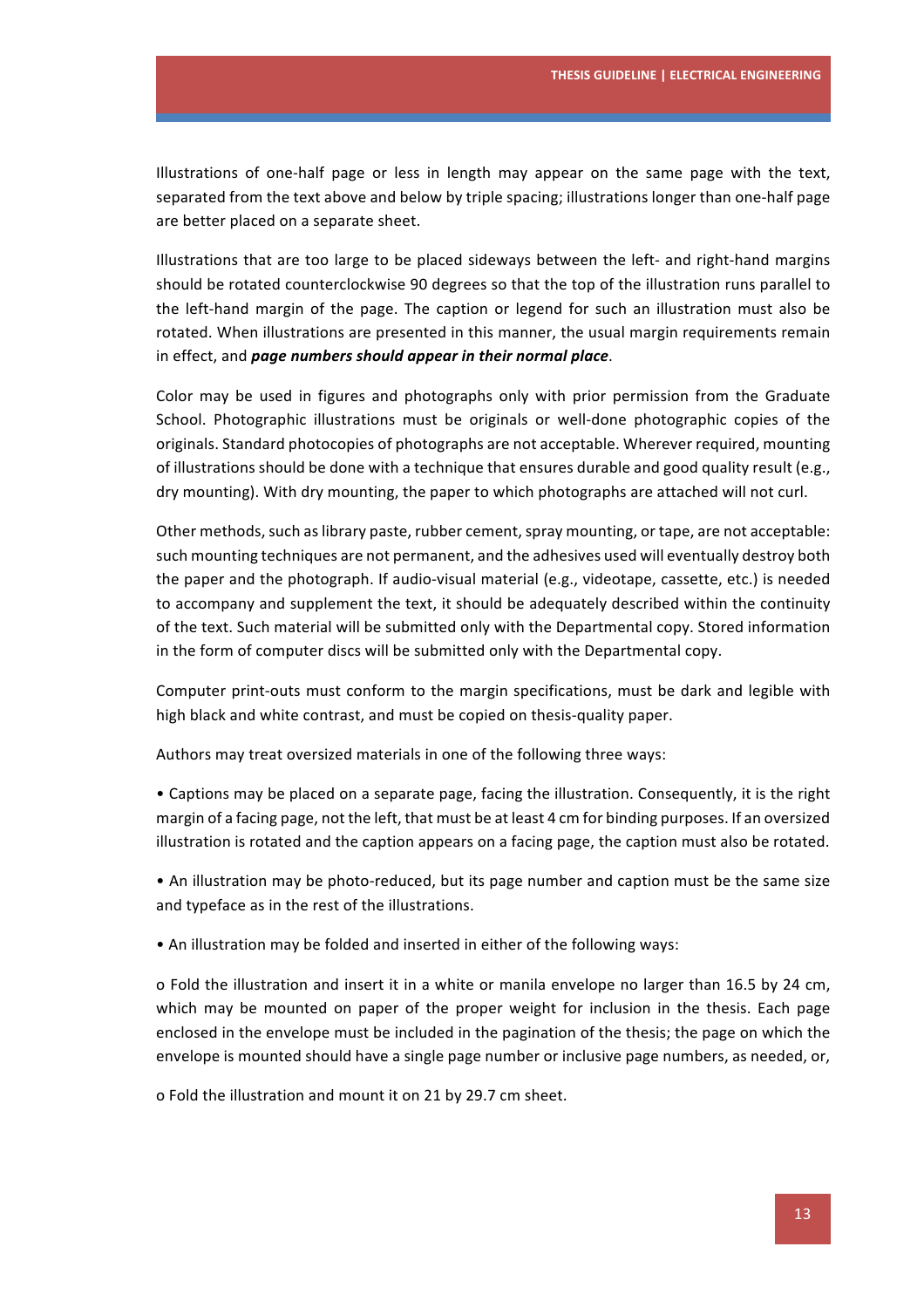### **3.2.2 Formulas**

Mathematical and chemical formulas, equations and expressions may be printed, neatly handlettered, or both. If reference is made to them, they must carry numerical identification on the right hand side of the equation. You may follow a straight sequence  $(1, 2, 3, etc.)$  or preferably use a decimal approach  $(1.1, 1.2, 1.3, \ldots, A.1, A.2,$  where the first digit is the chapter or appendix number, and the digit after the decimal point is the equation number) for identification

#### **(Equation 4) OR (Equation 3.3)**

### **3.2.3 Quotations**

Short, direct prose quotations of three typewritten lines or less should be incorporated into the text, enclosed in double quotation marks. Prose quotations, which exceed three lines, should be set off from the text in single spacing and indented in its entirety at least four spaces from the left margin, with no quotation marks at beginning or end.

Quotations of poetry that are two lines or longer should normally be set off from the text, line for line as in the original and centered between the text margins without quotation marks. Quotations of poetry may be 1,5 or single-spaced, following the original as closely as possible.

Segments of computer programs may be treated as quotation.

### **3.2.4 Footnotes and Endnotes**

Notes may be in the form of footnotes, placed at the bottom of each page, or endnotes, placed at the end of each chapter or at the end of the thesis before the bibliography.

Footnoting practices differ widely among publications in the sciences, the humanities, and the social sciences. Candidates should consult with their departments regarding accepted footnoting practice in their individual disciplines.

The most common mode of presentation for both footnotes and endnotes is to single-space within, and double-space between, each listing. If placed at the bottom of each page, footnotes must be separated from the text by a complete horizontal line one space above the first line of the footnote.

Arabic numerals, asterisks or small letters should be used for footnotes and endnotes. In either case, the label used may appear either above the line or in parentheses even with the line.

### **3.3 The Reference Material**

The reference material consists of a bibliography or references, which is required, and appendices, which are optional.

### **3.3.1 Bibliography or References**

A bibliography is a selected list of all books, articles, and other source material related to the thesis research and is always in alphabetical order, with the author's last name first.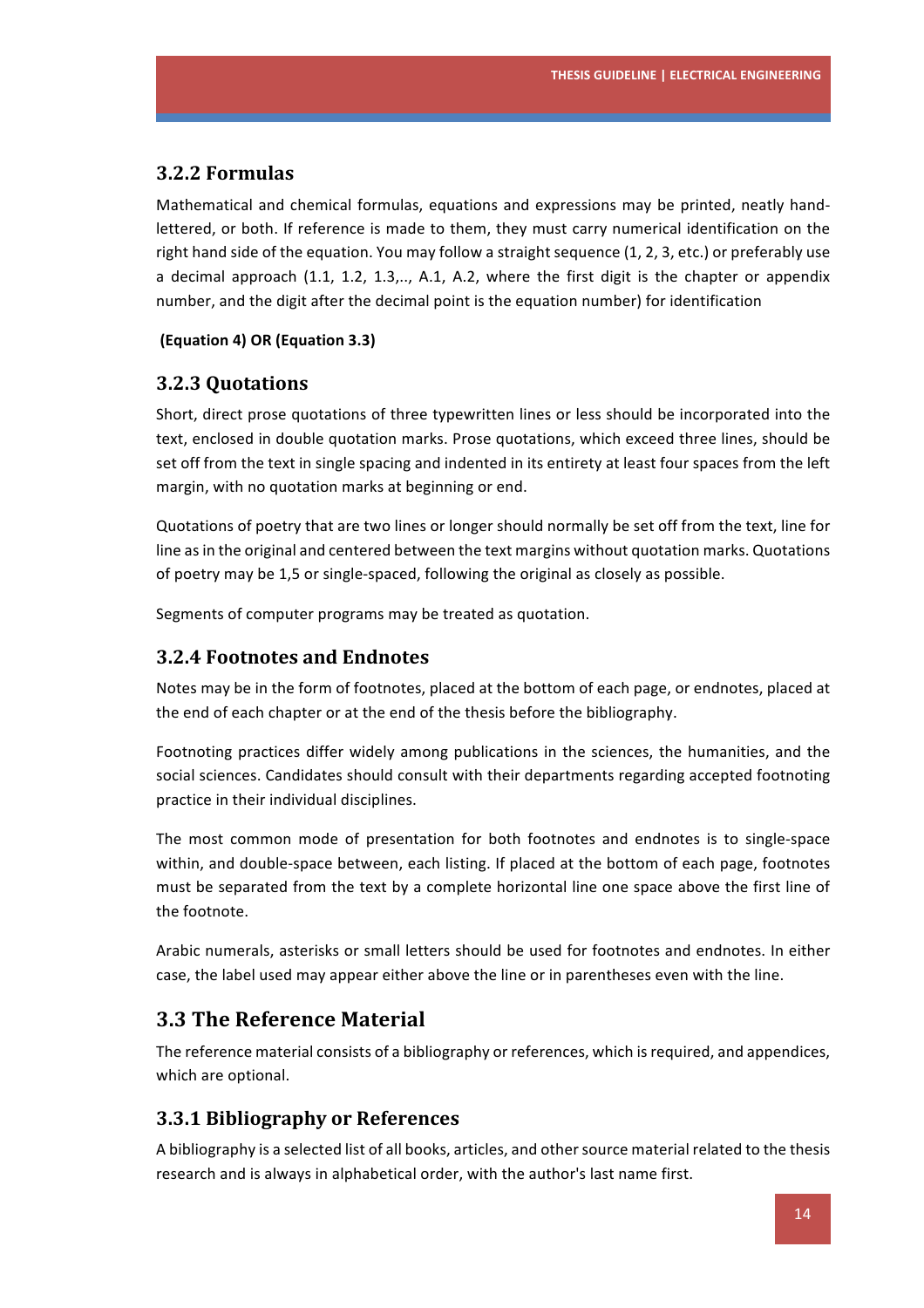In some disciplines it is customary to list all of the references at the end of the thesis in a section headed "References," "List of References," or "Literature Cited" instead of "Bibliography." One of these headings should be used if the references in the thesis are cited by year, e.g., Smith (1966), or by number, e.g., Smith [3] or [3]. If numbers are used, the listing should be in numerical order, and the author's last name need not be first.

• In certain scientific and engineering disciplines, the references may be given at the end of each chapter instead of at the end of the thesis.

• Do not give the bibliography or references a chapter number, but it must have page numbers written in the same typeface and size used for pagination throughout the thesis.

• The heading BIBLIOGRAPHY or REFERENCES is centered between the text margins without punctuation 5 cm from the top of the page; the list begins four spaces below.

• Each bibliographic entry should be single-spaced with double spacing between entries.

• The candidate's major department should be consulted for a reference style that is appropriate to the discipline and acceptable to the department.

### **3.3.2 Appendices**

Some authors may desire to include certain materials of the thesis in an appendix rather than in the main text. For example, an appendix may contain test forms, detailed apparatus description, extensive tables of raw data, computer programs, etc.

• If the information to be appended requires only one appendix, the heading APPENDIX should appear centered between the text margins 5 cm from the top of the page. Than the heading of the appendix appear 2 spaces below. Than the text begins three spaces below.

• If the information to be appended requires more than one appendix, each should be given a letter (Appendix A, Appendix B, etc.). The heading APPENDICES should appear centered between the text margins 5 cm from the top of the page. Than the subheading APPENDIX A with its title appear two spaces below. Finally the text begins three spaces below. For the later appendices  $(A;$ B, C..) at least 2,5 cm top margin should be leaved and the title APPENDIX B with its appendix should be appeared. Than the text begins three spaces below.

• The typeface and size should be those used for chapter titles.

• Spacing need not be the same for each of the appendices. Documents and case studies may be single-spaced, whereas spacing for the explanations of methods and procedures may be similar to that of the text.

• Each appendix with its title must be listed separately in the table of contents as a subdivision under the heading APPENDICES.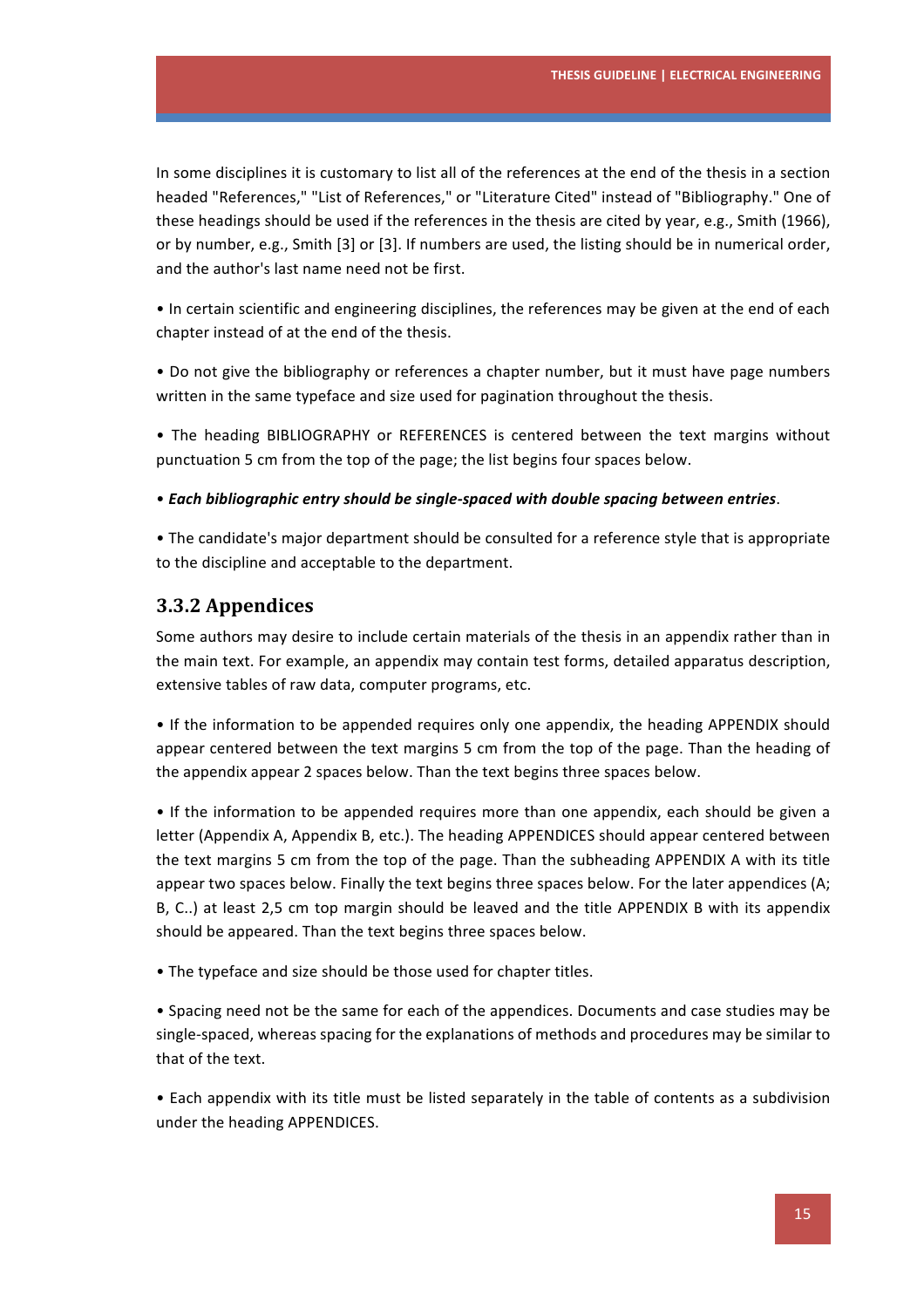• All appendices must have page numbers written in the same typeface and size used for pagination throughout the thesis.

• If an appendix contains photocopied material, the photocopies should be of letter quality.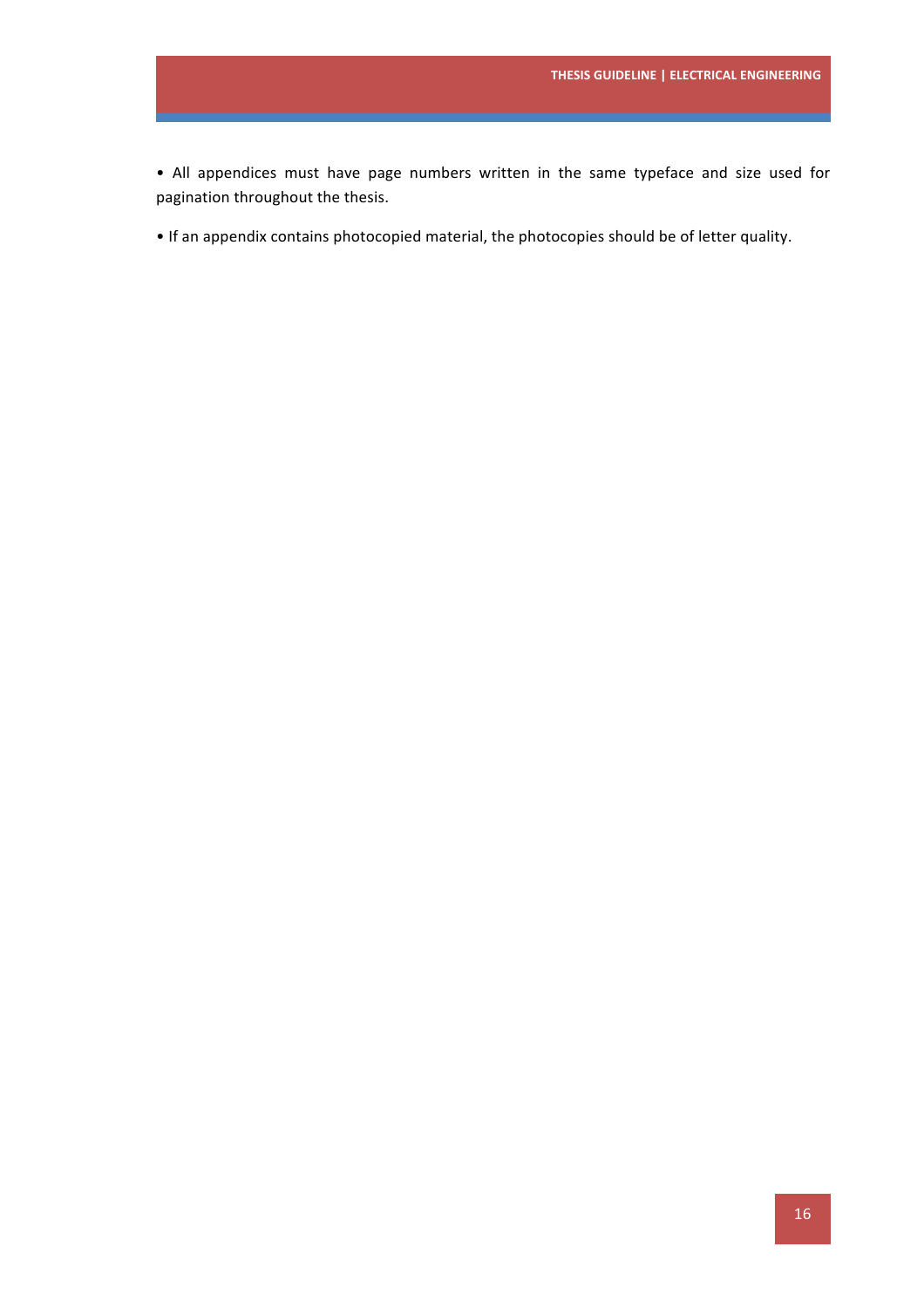# **APPENDIX A: TITLE PAGE THE TITLE OF THE THESES**

A THESIS SUBMITTED TO THE SCHOOL OF ELECTRICAL ENGINEERING



**BY** 

YOUR NAME YOUR STUDENT ID

IN PARTIAL FULFILLMENT OF THE REQUIREMENTS FOR THE DEGREE OF ELECTRO-TELECOMMUNICATION IN THE SCHOOL OF ELECTRICAL ENGINEERING

**AUGUST 2014**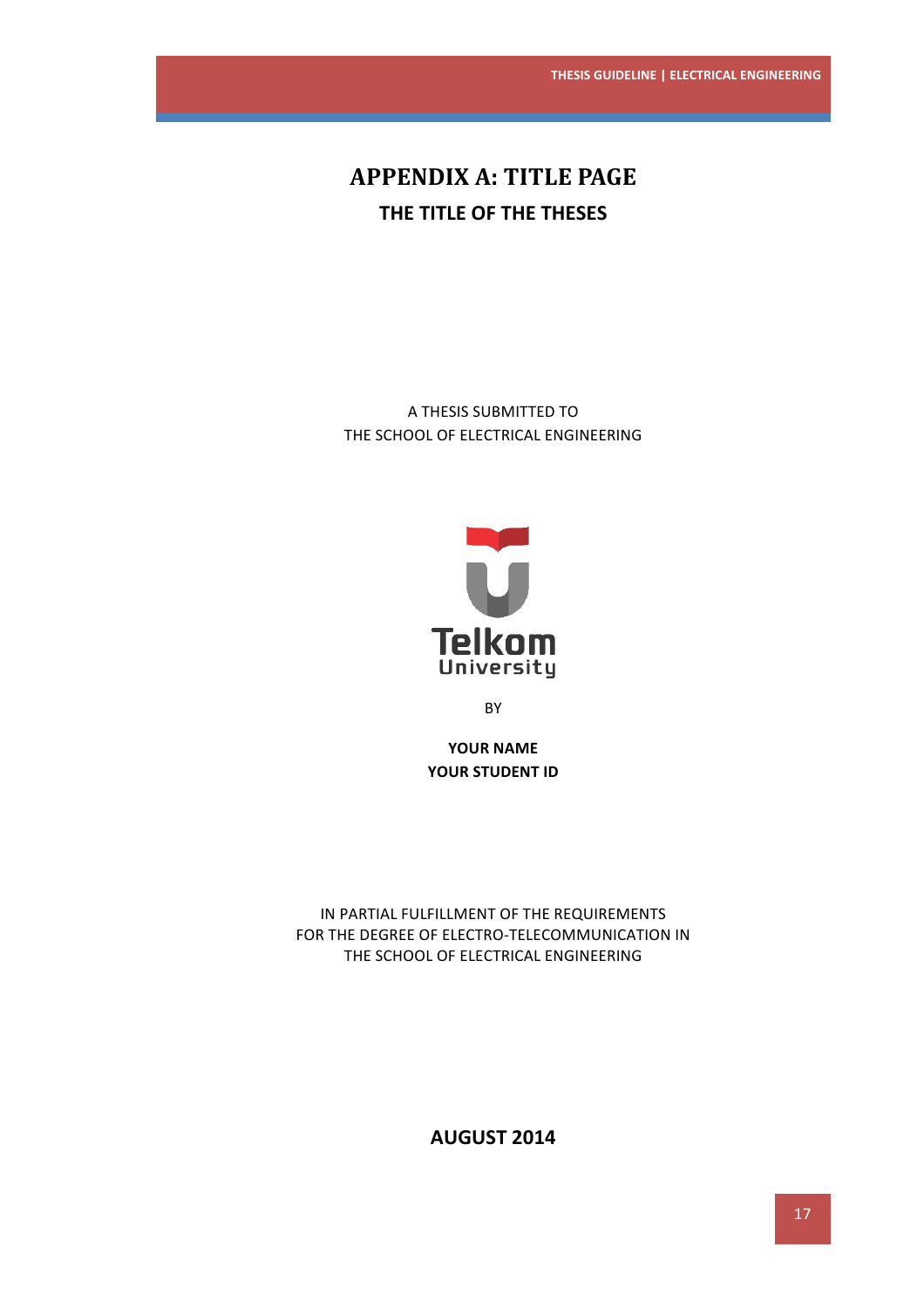# **APPENDIX B:**

# **APPROVAL PAGE**

# **Title of the thesis**

This Thesis is approved and authorized to be filed in The Graduate Program of Electrical **Engineering, The School of Electrical Engieering, Telkom University** 

By:

**Your name Your Student ID** 

Date (DD/MM/YY) \_\_\_\_\_\_\_\_\_\_\_\_\_\_\_\_\_\_\_\_\_\_\_\_\_\_\_\_\_\_\_\_\_\_\_

First Supervisor,

Second Supervisor,

(Title and Name)

\_\_\_\_\_\_\_\_\_\_\_\_\_\_\_\_ 

(Title and Name)

\_\_\_\_\_\_\_\_\_\_\_\_\_\_\_\_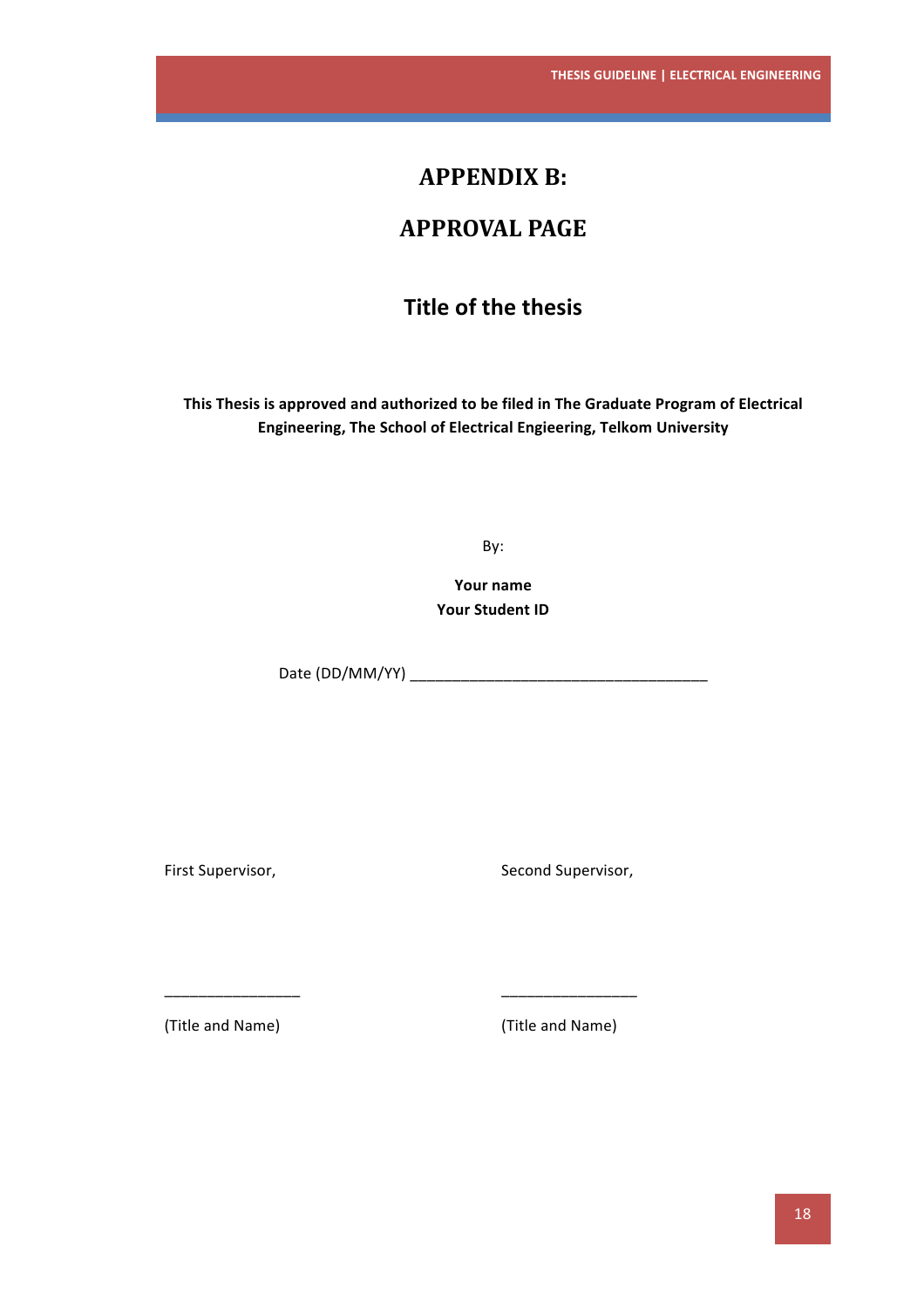# **APPENDIX C: SELF DECLARATION AGAINST PLAGIARISM**

**I** hereby declare that all information in this document has been obtained and presented in accordance with academic rules and ethical conduct. I also declare that, as required by these rules and conduct, I have fully cited and referenced all material and results that are not original to this wok.

**Date/Month/Year \_\_\_\_\_\_\_\_\_\_\_\_\_\_\_\_\_\_\_\_\_\_\_\_\_\_\_\_\_\_\_\_\_\_\_\_\_\_**

**Name, Last name : Martin Abadi** 

Signature : \_\_\_\_\_\_\_\_\_\_\_\_\_\_\_\_\_\_\_\_

**Date/Month/Year \_\_\_\_\_\_\_\_\_\_\_\_\_\_\_\_\_\_\_\_\_\_\_\_\_\_\_\_\_\_\_\_\_\_\_\_\_\_**

**Name, Last name of First Supervisor:** 

**Signature : \_\_\_\_\_\_\_\_\_\_\_\_\_\_\_\_\_**

**Date/Month/Year \_\_\_\_\_\_\_\_\_\_\_\_\_\_\_\_\_\_\_\_\_\_\_\_\_\_\_\_\_\_\_\_\_\_\_\_\_\_**

**Name,Last name of Second Supervisor:**

**Signature : \_\_\_\_\_\_\_\_\_\_\_\_\_\_\_\_\_**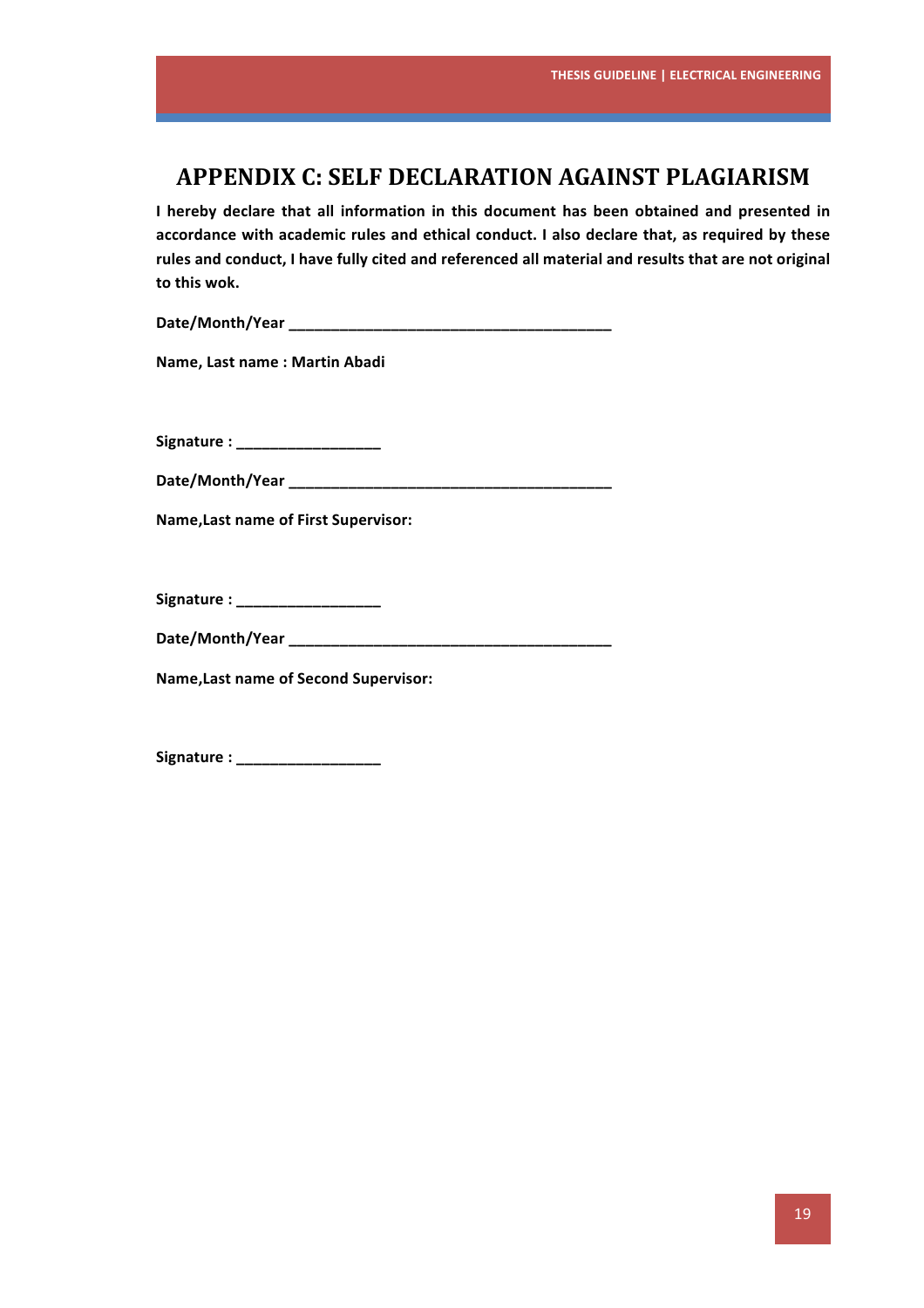# **APPENDIX D: ABSTRACT**

#### **ABSTRACT**

Multi-path is a technique to increase the reliability of the internet connection in IP network. The implementation of this technique can be described as a host with two TCP paths work together, when one of them fails the other will back up the connection. Since TCP does not support multihoming, the right term for this technique is multi-path. The fairness problem arises when multipath host uses the same bottleneck link with another single-path host. This problem can be solved by scaling down each sub-flow on the multi-path by modifying the Congestion Control on Westwood+. This paper will design a Multi-path protocol which will use the same weighing method on BMC and a few modification on weight calculation by exploiting the Bandwidth Estimation on Westwood+ congestion control, this multi-path protocol will be mentioned as Normalize Uniform High-Adaptability (NUHA) TCP. The simulation will be conducted on HSDPA air interface to represent the wireless condition using network simulator 2. The results show that the multi-path protocol NUHA TCP works well in high loss network without violating the fairness.

Keywords: Westwood+, Wireless Multi-path, Fairness, Congestion Control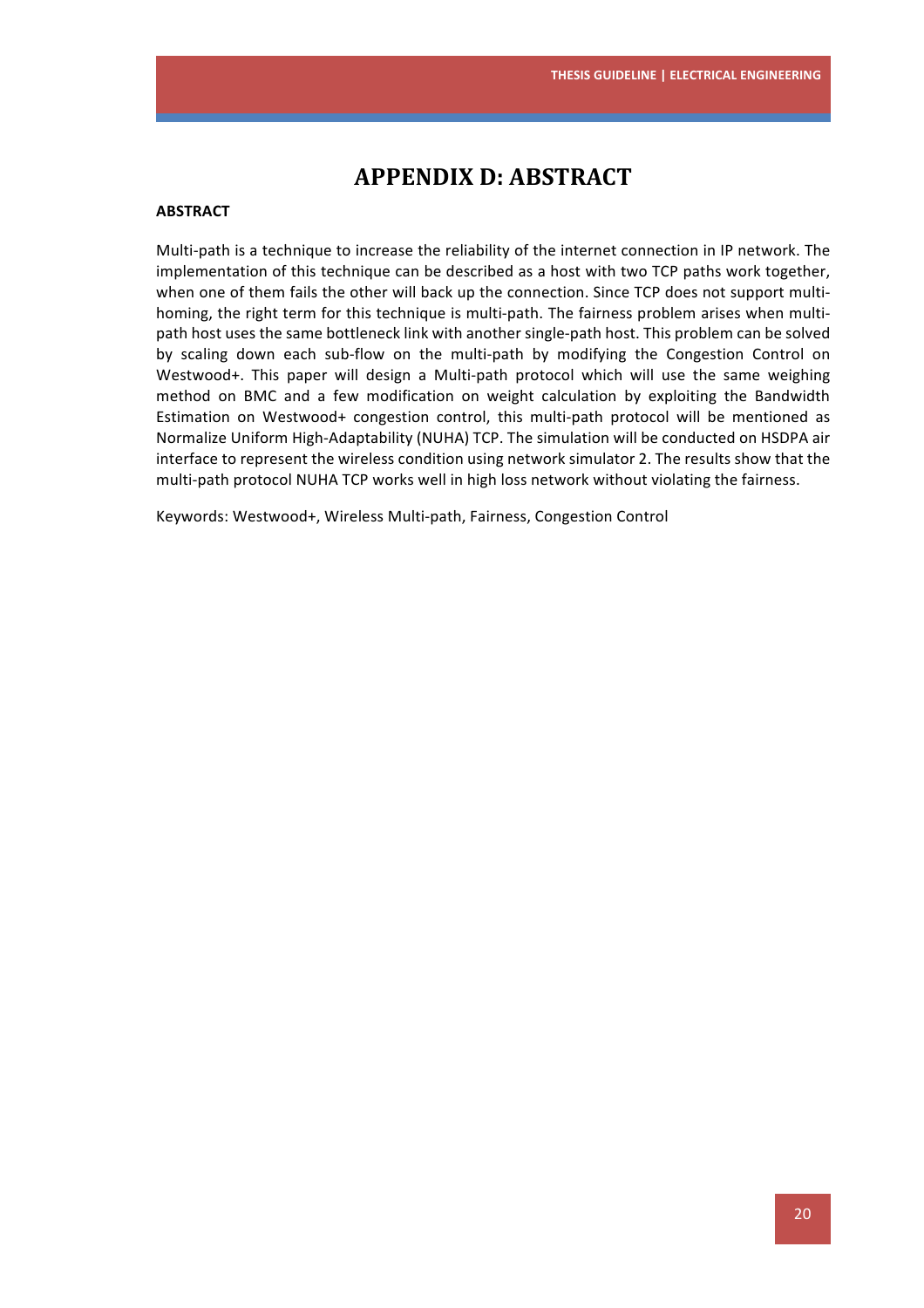# **APPENDIX E: DEDICATION**

To My Parents

# **APPENDIX F: ACKNOWLEDGMENTS**

#### **ACKNOWLEDGMENTS**

I express sincere appreciation to my supervisors Dr. Hendrawan and fazmah Arif MT for his and insight throughout the research. Thanks go to the other guidance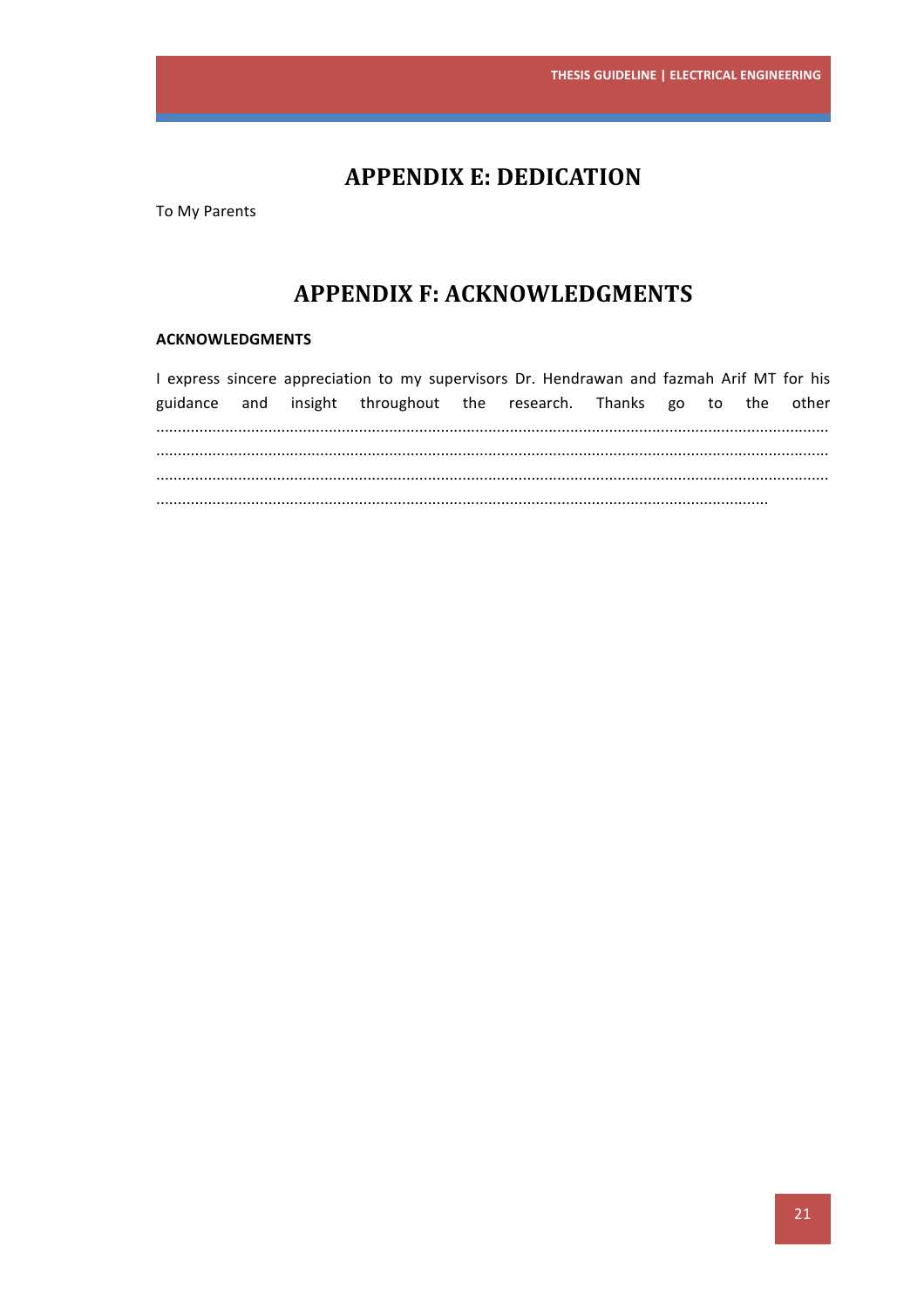# **APPENDIX G: TABLE OF CONTENTS**

### **TABLE OF CONTENTS**

| <b>CHAPTER</b>                                                                                                 |
|----------------------------------------------------------------------------------------------------------------|
| 1. INTRODUCTION                                                                                                |
|                                                                                                                |
| 2.1 Background of a Contrast: Divergence of Long-Term Care Outputs in Rural                                    |
|                                                                                                                |
|                                                                                                                |
| 3. METHODOLOGY, RESEARCH PARADIGMS, AND THE ANALYTIC                                                           |
|                                                                                                                |
| 3.1 Rationale for the Research Method (2000) (2000) (2000) (3.1 Rationale for the Research Method              |
| 3.2 Empirical Data and Their Collection (1990) (2000) (2000) (3.2 Empirical Data and Their Collection (2000) ( |
| 3.3 Data Analyses                                                                                              |
|                                                                                                                |
|                                                                                                                |
|                                                                                                                |
| <b>APPENDICES</b>                                                                                              |
|                                                                                                                |
|                                                                                                                |